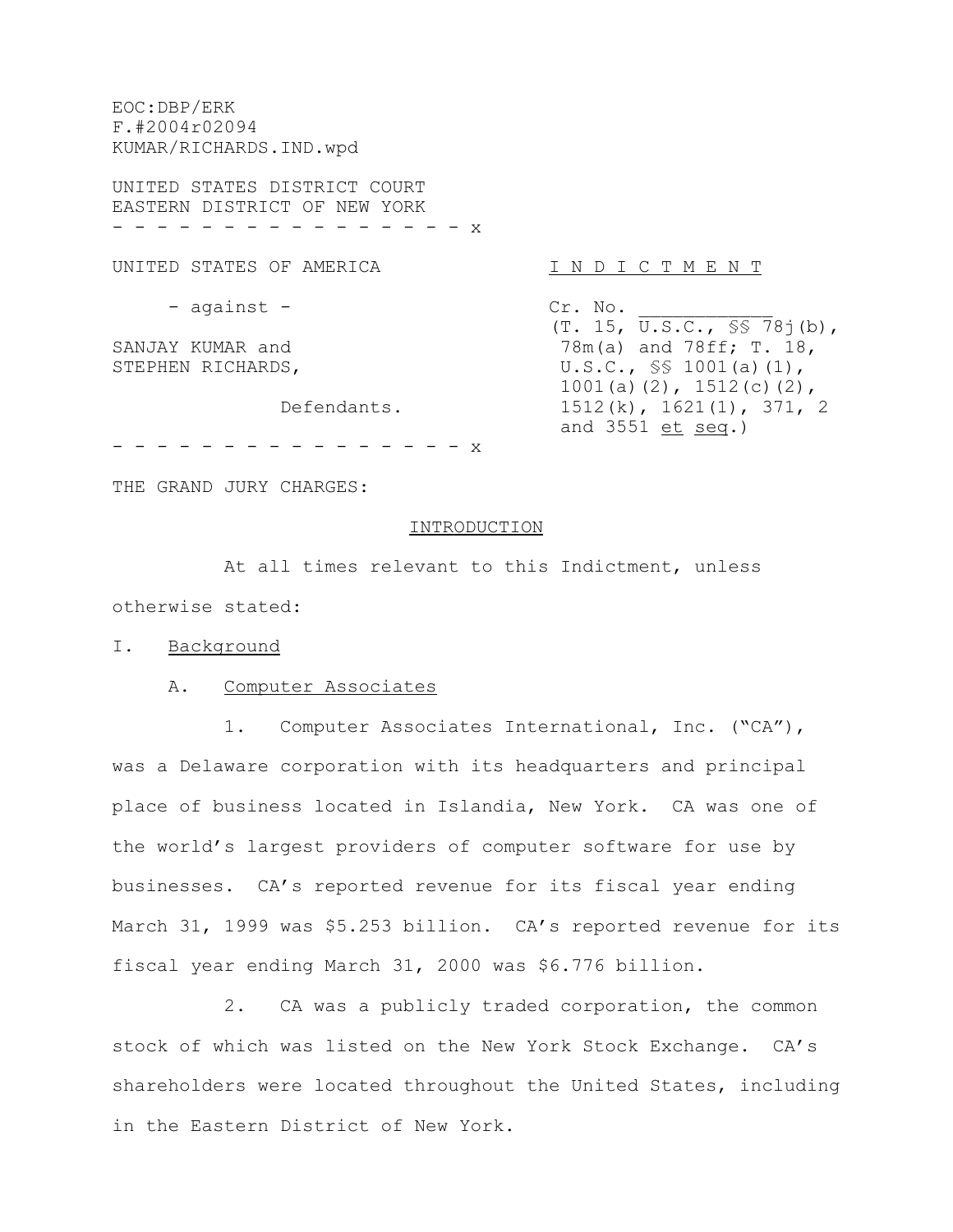3. CA did not sell or transfer title to its software products to its customers. Instead, CA licensed its software products pursuant to license agreements by which CA's customers agreed to pay a one-time license fee and annual usage and maintenance fees.

## B. Certain Relevant Accounting Principles

4. As a public company, CA was required to comply with the rules and regulations of the United States Securities and Exchange Commission (the "SEC"). The SEC's rules and regulations were designed to protect members of the investing public by, among other things, ensuring that a company's financial information was accurately recorded and disclosed to the investing public.

5. Under the SEC's rules and regulations, CA and its officers were required to (a) make and keep books, records and accounts which, in reasonable detail, fairly and accurately reflected the company's business transactions, including its revenue and expenses; (b) devise and maintain a system of internal accounting controls sufficient to provide reasonable assurance that the company's transactions were recorded as necessary to permit preparation of financial statements in conformity with Generally Accepted Accounting Principles ("GAAP"); and (c) file with the SEC quarterly reports (on Form 10-Q) and annual reports (on Form 10-K) which included financial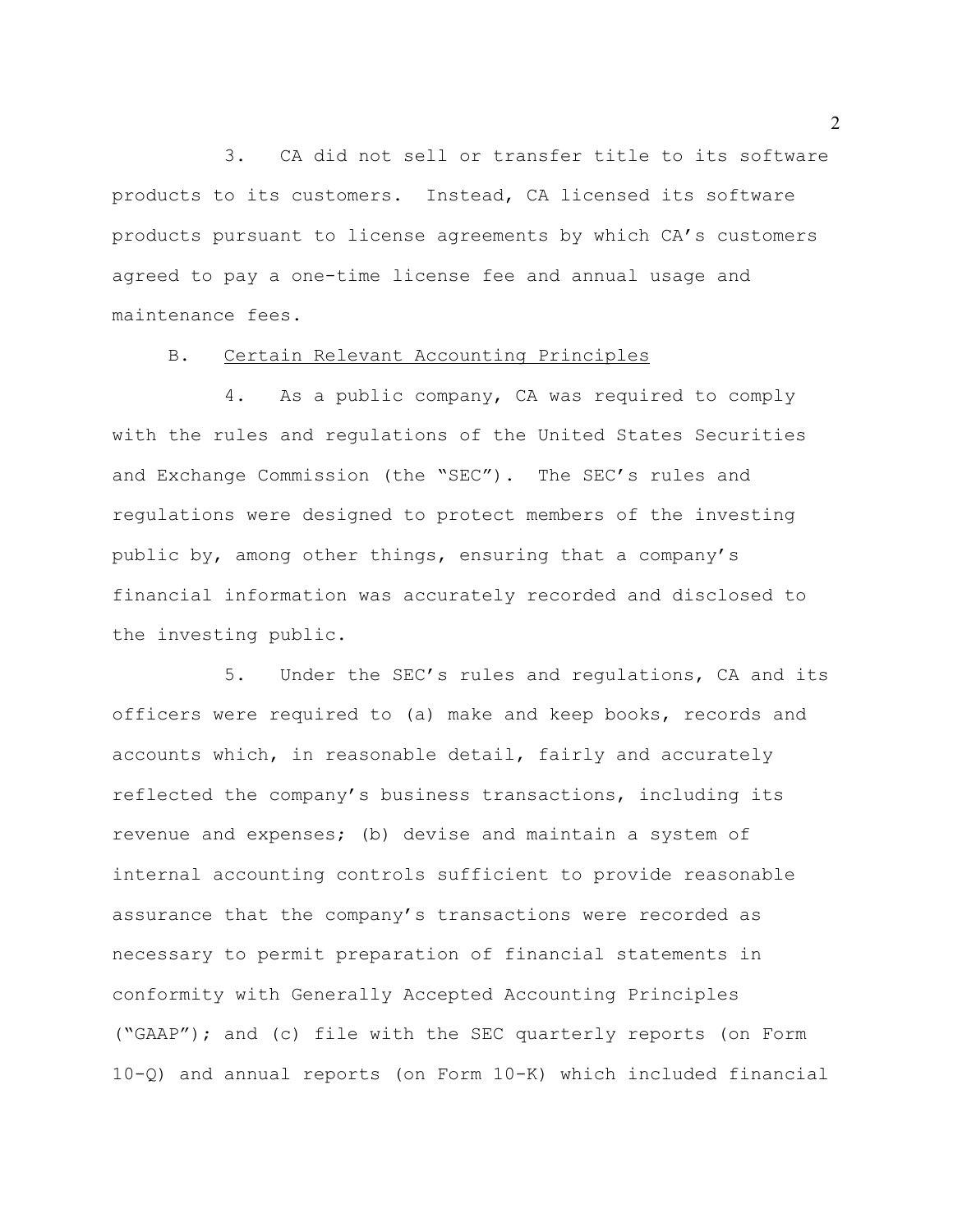statements that accurately presented CA's financial condition and the results of its business operations in accordance with GAAP.

6. Under GAAP, four conditions were required to be met in order for revenue associated with a software license agreement to be recognized: (a) persuasive evidence of an arrangement was required to have existed; (b) delivery of the licensed products was required to have occurred; (c) the license fee was required to have been fixed or determinable; and (d) the collectibility of the license fee was required to have been probable.

7. When a written contract was used to memorialize a license agreement, the GAAP "persuasive evidence" criterion required that the contract be signed by both vendor and customer. Accordingly, under GAAP, in order for CA properly to have recognized revenue from a license agreement in a particular fiscal quarter, the license agreement was required to have been signed by both CA and its customer within that quarter.

8. When a license agreement was finalized, for accounting purposes CA allocated its revenue among the license fee and the usage and maintenance fees, with 80 percent or more normally allocated to the license fee. CA then calculated the present value of the license fee, which was normally collected incrementally over the term of the agreement. The present value of the license fee, which was referred to within CA as the "GAAP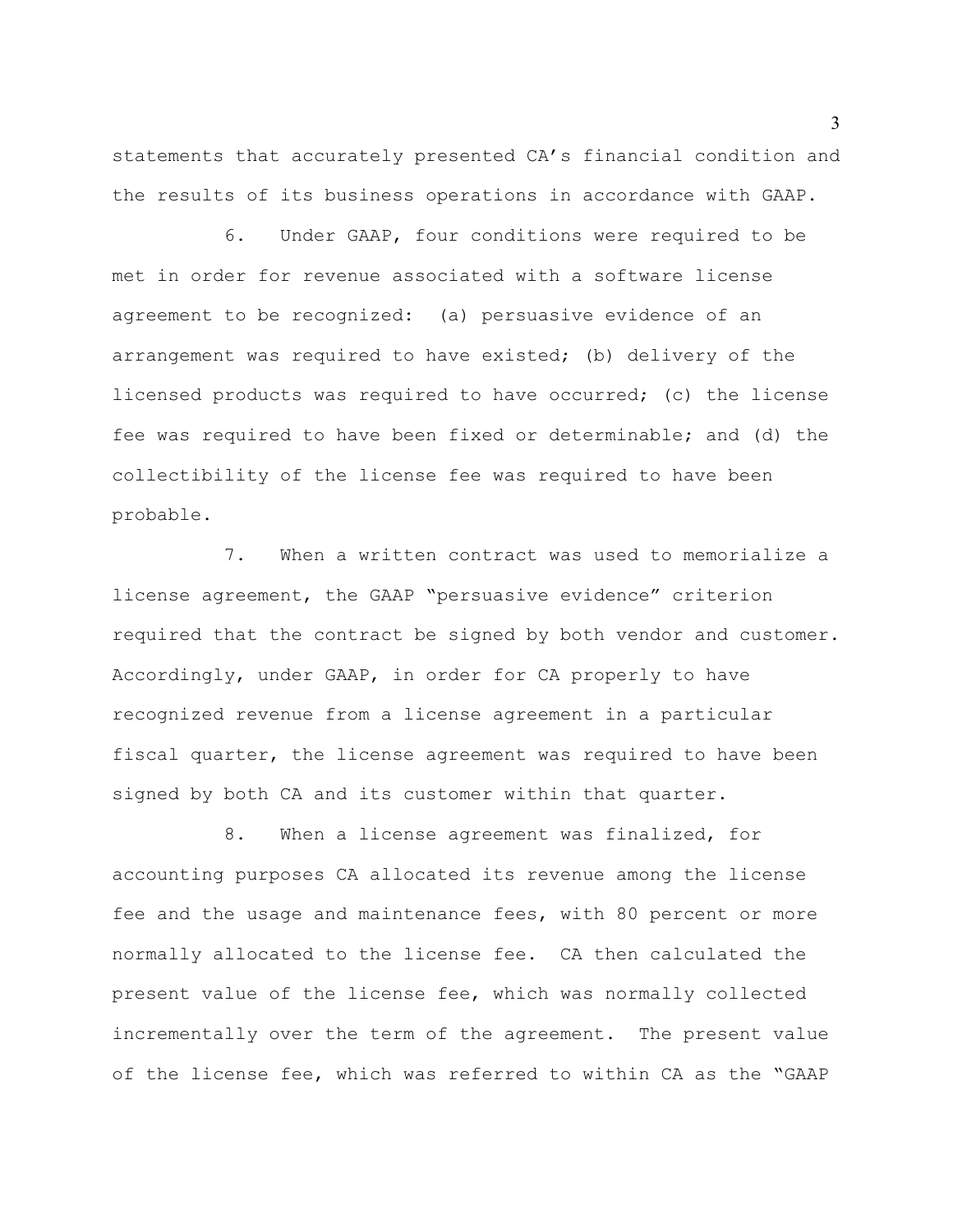Value," was then recognized as revenue in the quarter in which the agreement was purportedly finalized and signed.

#### C. The Defendants and Co-Conspirators

9. The defendant SANJAY KUMAR was employed by CA beginning in August 1987. From April 1989 to December 1992, KUMAR was CA's Senior Vice President for Planning. From January 1993 to December 1994, KUMAR was CA's Executive Vice President for Operations. Effective January 1994, KUMAR became CA's President and Chief Operating Officer ("COO"), as well as a member of CA's Board of Directors. In August 2000, KUMAR became CA's Chief Executive Officer ("CEO") and relinquished the title of COO. In November 2002, KUMAR became the Chairman of CA's Board of Directors. On April 14, 2004, KUMAR stepped down as CA's Chairman and CEO, and also resigned from CA's Board of Directors.

10. The defendant STEPHEN RICHARDS was employed by CA beginning in or about 1988, through the company's Australian subsidiary. In or about April 1998, RICHARDS became a General Manager in CA's Sales department. In April 1999, RICHARDS became CA's Head of North American Sales. In April 2000, RICHARDS became CA's Head of Worldwide Sales. On April 26, 2004, RICHARDS resigned from CA.

11. Ira Zar was employed by CA from 1982 to 2003, during which time he occupied a variety of positions. From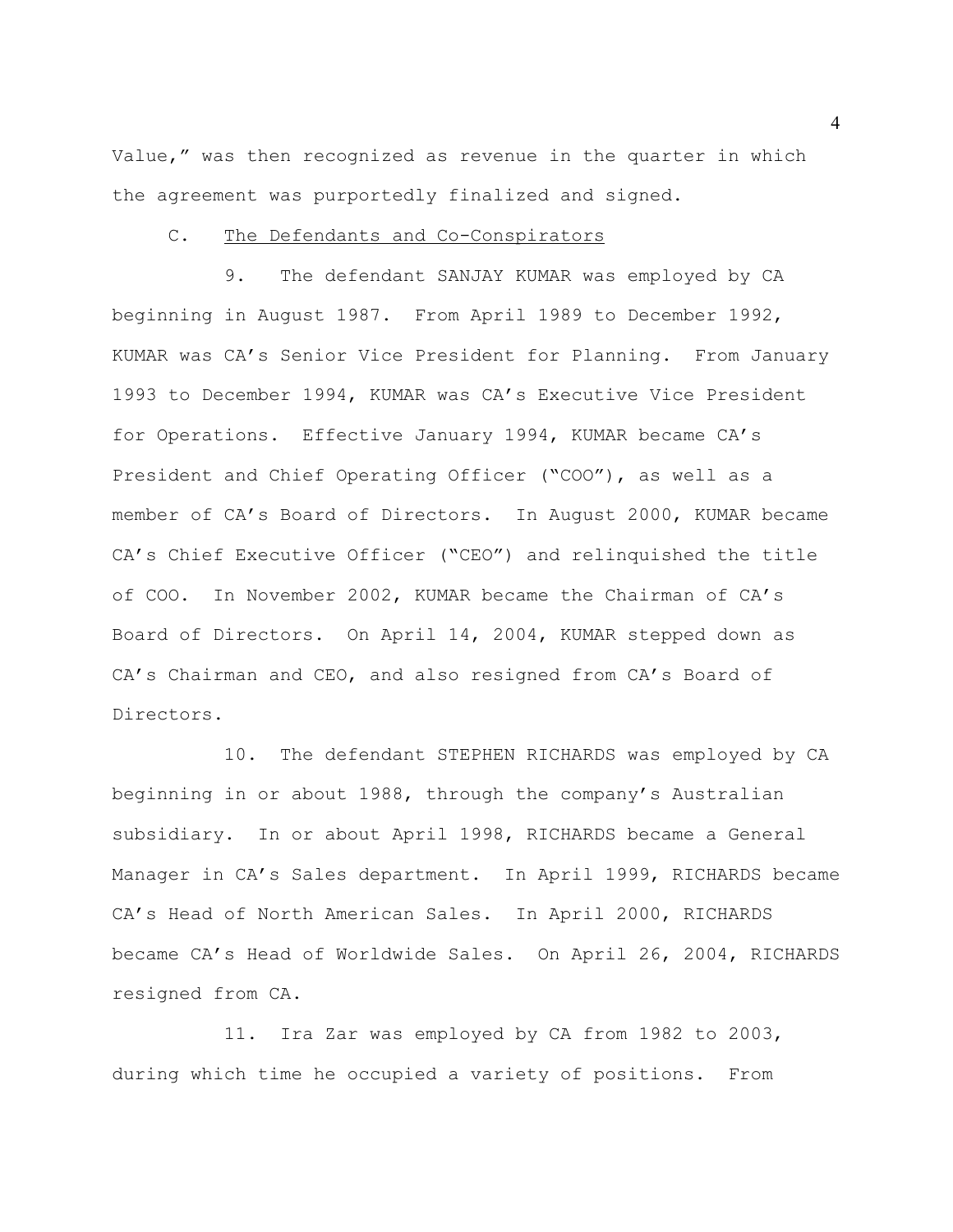approximately June 1998 to October 2003, ZAR was CA's Chief Financial Officer ("CFO"). During his tenure as CFO, Zar reported directly to the defendant SANJAY KUMAR.

12. Steven Woghin is an attorney who was employed in CA's legal department from March 1992 to April 2004. In 1993, Woghin became a CA Vice President. In February 1995, Woghin became CA's General Counsel and a Senior Vice President. During his tenure as General Counsel and Senior Vice President, Woghin reported directly to the defendant SANJAY KUMAR.

13. David Kaplan was employed by CA from 1990 to 2003. Kaplan held a variety of positions in CA's sales accounting, general accounting and financial reporting departments. From 1997 to 2001, Kaplan served as CA's Vice President of Financial Reporting. From 2001 through 2003, Kaplan served as CA's Senior Vice President of Finance and Administration.

14. David Rivard was employed by CA from 1998 to 2003. From 1998 to 2001, Rivard served as CA's Vice President of Sales Accounting. From 2001 until 2003, Rivard served as CA's Vice President of Finance.

15. Lloyd Silverstein was employed by CA from 1988 to 2003, during which time he occupied a variety of positions. From 1998 to 2000, Silverstein was Divisional Senior Vice President in charge of CA's Global Sales Organization.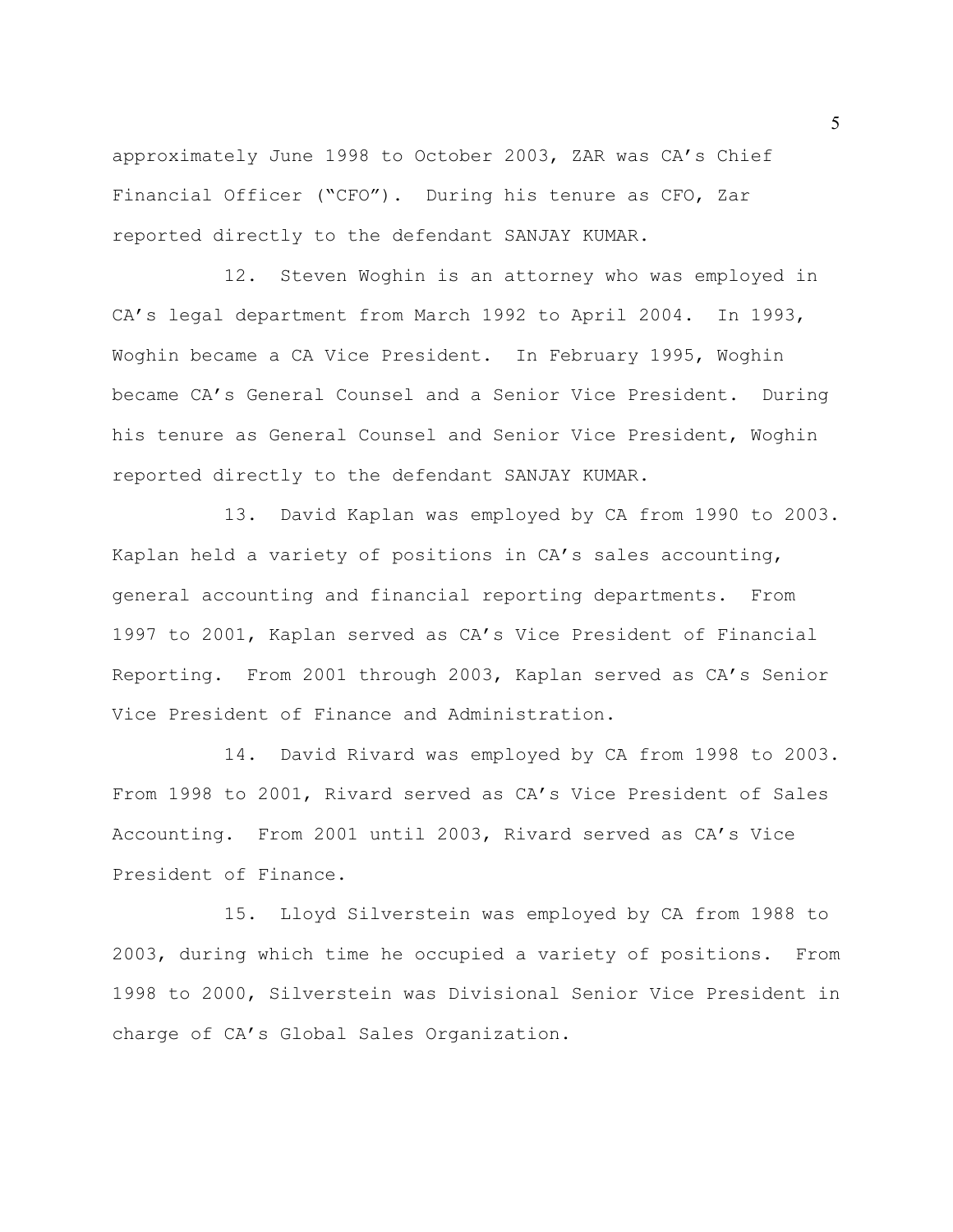### D. Consensus Estimates

16. CA regularly issued public predictions at the outset of each fiscal quarter of the revenue and earnings it expected to earn during that quarter. Based in part on these predictions, professional stock analysts estimated what they believed would be CA's total revenue during the period and predicted the earnings per share of CA stock. The average of the estimates of the professional analysts was commonly referred to as the "consensus estimate."

17. CA's officers, executives and directors, including the defendants SANJAY KUMAR and STEPHEN RICHARDS, understood that CA's failure to meet or exceed the consensus estimate for a quarter would likely result in a substantial decrease in the company's stock price. For example, on July 3, 2000, CA issued a press release which reported that the company expected "financial results for the first quarter [of fiscal year 2001] ending June 30, 2000 to be less than current Wall Street estimates." In the press release, CA cited as one of the factors contributing to its failure to meet the consensus estimate "the fact that several large contracts that were expected to close in the final days of the quarter have been delayed  $\ldots$  . . ." On the date of the press release, which was issued after the market closed, CA's stock price closed at \$51.12 per share. On the next trading day, July 5, 2000, CA's stock price opened at \$29.00 per share, representing a percentage drop of slightly more than 43 percent.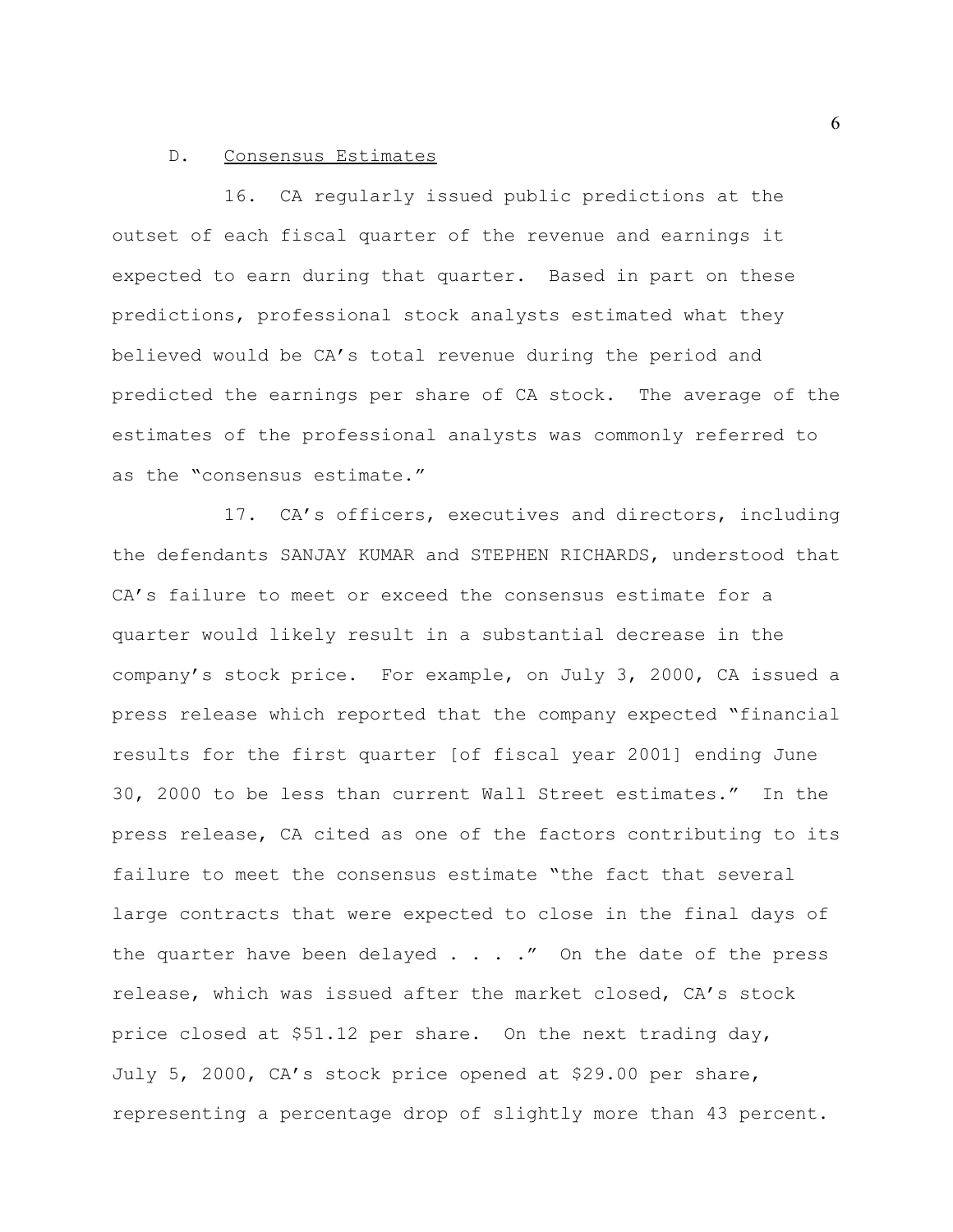### E. The Scheme to Defraud: the "35-Day Month"

18. Prior to and during CA's fiscal year 2000, which ended March 31, 2000, numerous CA officers and executives, including the defendants SANJAY KUMAR and STEPHEN RICHARDS, Ira Zar, David Kaplan, David Rivard and Lloyd Silverstein, engaged in a systemic, company-wide practice of falsely and fraudulently recording and reporting within a fiscal quarter revenue associated with certain license agreements even though those license agreements had not in fact been finalized and signed during that quarter. This practice, which was sometimes referred to within CA as the "35-day month" or the "three-day window," violated GAAP and resulted in the filing of materially false financial statements.

19. The practice was referred to as the "35-day month" because it involved artificially extending months, primarily the last month of a fiscal quarter, beyond the true end of the month. The practice did not, however, only result in months that were artificially extended to 35 days. Instead, months were often artificially extended even longer. Nonetheless, for the sake of simplicity, the practice is referred to hereinafter as the "35 day month practice."

20. The central goal of the 35-day month practice was to permit CA to report that it met or exceeded its projected quarterly revenue and earnings when, in truth, CA had not met its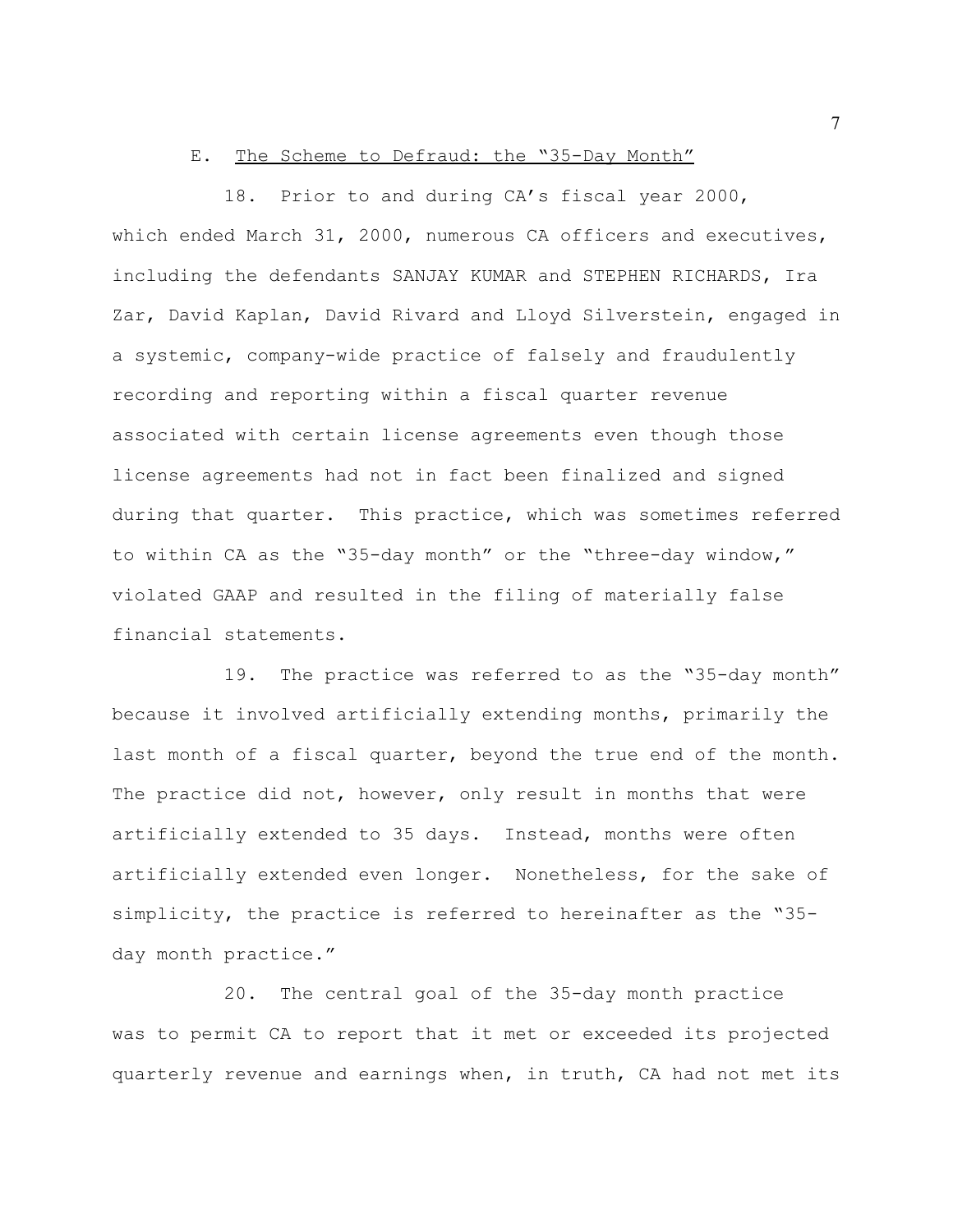projected quarterly revenue and earnings. As a result of the practice, CA reported falsely to investors and regulators during numerous fiscal quarters, including each of the four quarters of CA's fiscal year 2000, that it had met or exceeded its consensus estimates. In fact, in each of the four quarters of fiscal year 2000, CA improperly recognized and falsely reported hundreds of millions of dollars of revenue associated with numerous license agreements that had been finalized after the quarter close. In so doing, CA made misrepresentations and omissions of material fact which were relied upon by members of the investing public.

21. As part of the 35-day month practice, the defendant SANJAY KUMAR, with the assistance of Ira Zar and others, routinely extended CA's fiscal quarters, normally for three business days. This practice, which was known as "keeping the books open," was designed and executed so that CA could falsely record and report revenue associated license agreements finalized after the end of fiscal quarters. The period including three business days after the end of fiscal quarters was referred to within CA as the "flash period."

22. As a further part of the 35-day month practice, the defendants SANJAY KUMAR and STEPHEN RICHARDS regularly met and conferred with each other and with Ira Zar in the days leading up to and following the end of fiscal quarters, including during the flash period. The purpose of these meetings was to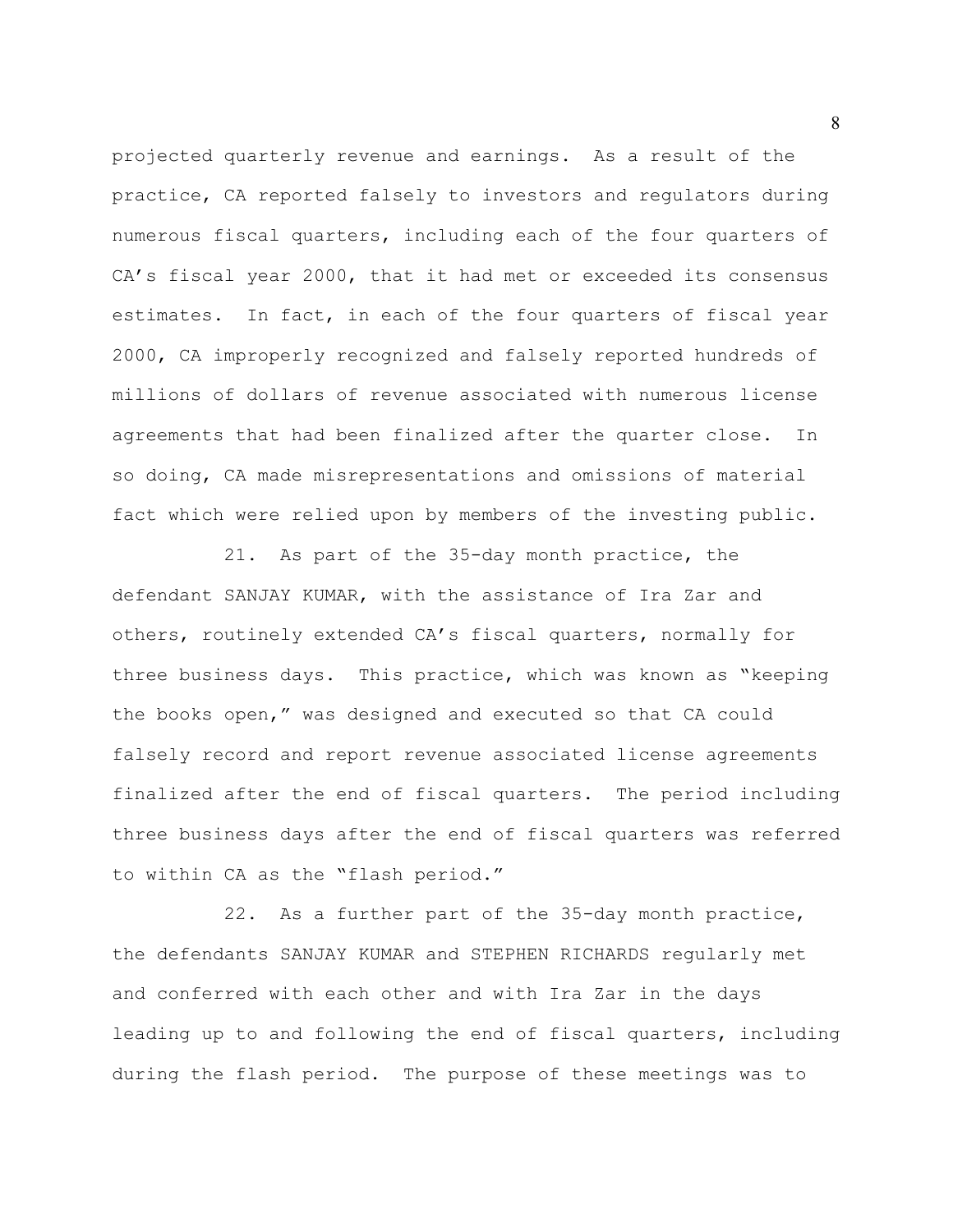determine whether CA had generated for the quarter just ended, including during the flash period, sufficient revenue to meet the consensus estimate. In each of the four quarters of CA's fiscal year 2000, KUMAR, RICHARDS and Zar collectively determined that the total revenue generated for the quarter by the end of the flash period was less than needed to meet the consensus estimate. In each such instance, KUMAR and Zar caused CA to keep its books open for additional days beyond even the flash period to generate sufficient revenue to meet the consensus estimate.

23. As a further part of the 35-day month practice, while CA's books were held open, the defendants SANJAY KUMAR and STEPHEN RICHARDS instructed CA sales managers and salespeople to negotiate and finalize additional license agreements, which were backdated to disguise the fact that the agreements had been finalized after the end of the fiscal quarter. CA salespeople regularly transmitted the backdated license agreements by telecopier to CA's headquarters. CA then fraudulently recorded and reported in the earlier quarter revenue associated with the backdated agreements.

24. As a further part of the 35-day month practice, numerous CA officers and executives concealed the existence of the practice from CA's outside auditors. Among other things, CA executives engaged in a practice of "cleaning up" copies of backdated license agreements before providing copies of the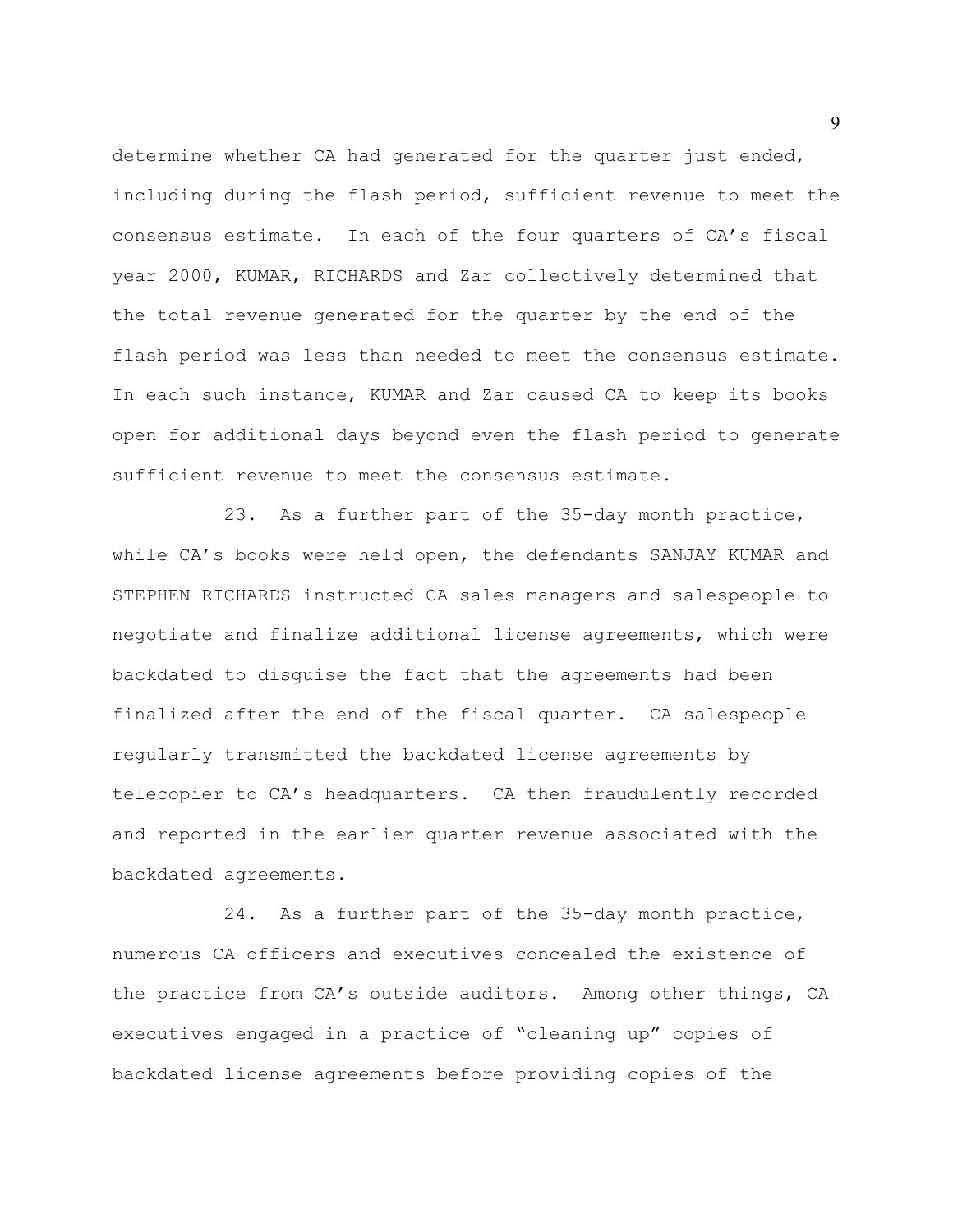agreements to CA's outside auditors. This practice included, but was not limited to, removing from license agreements facsimile stamps and other notations which showed the true date on which the agreements were finalized. This practice was designed and carried out to prevent CA's outside auditors, and by extension the investing public, from learning of CA's failure to meet or exceed the consensus estimates for the given quarter.

## (1) First Quarter of Fiscal Year 2000

25. The first quarter of CA's fiscal year 2000 included the period from April 1, 1999 to June 30, 1999 (the "First Quarter"). The consensus estimate for the First Quarter was that CA's earnings would be 47 cents per share. When the First Quarter ended on June 30, 1999, CA had not generated sufficient revenue to meet the consensus estimate.

26. On or about and between July 1, 1999 and July 8, 1999, the defendants SANJAY KUMAR and STEPHEN RICHARDS met and conferred with Ira Zar and others regarding the status of CA's revenue for the First Quarter. In an effort to generate additional revenue during this period, KUMAR and RICHARDS instructed CA sales executives and sales managers to continue to negotiate and finalize additional license agreements, which were falsified to make it appear as though the agreements had been finalized by June 30, 1999.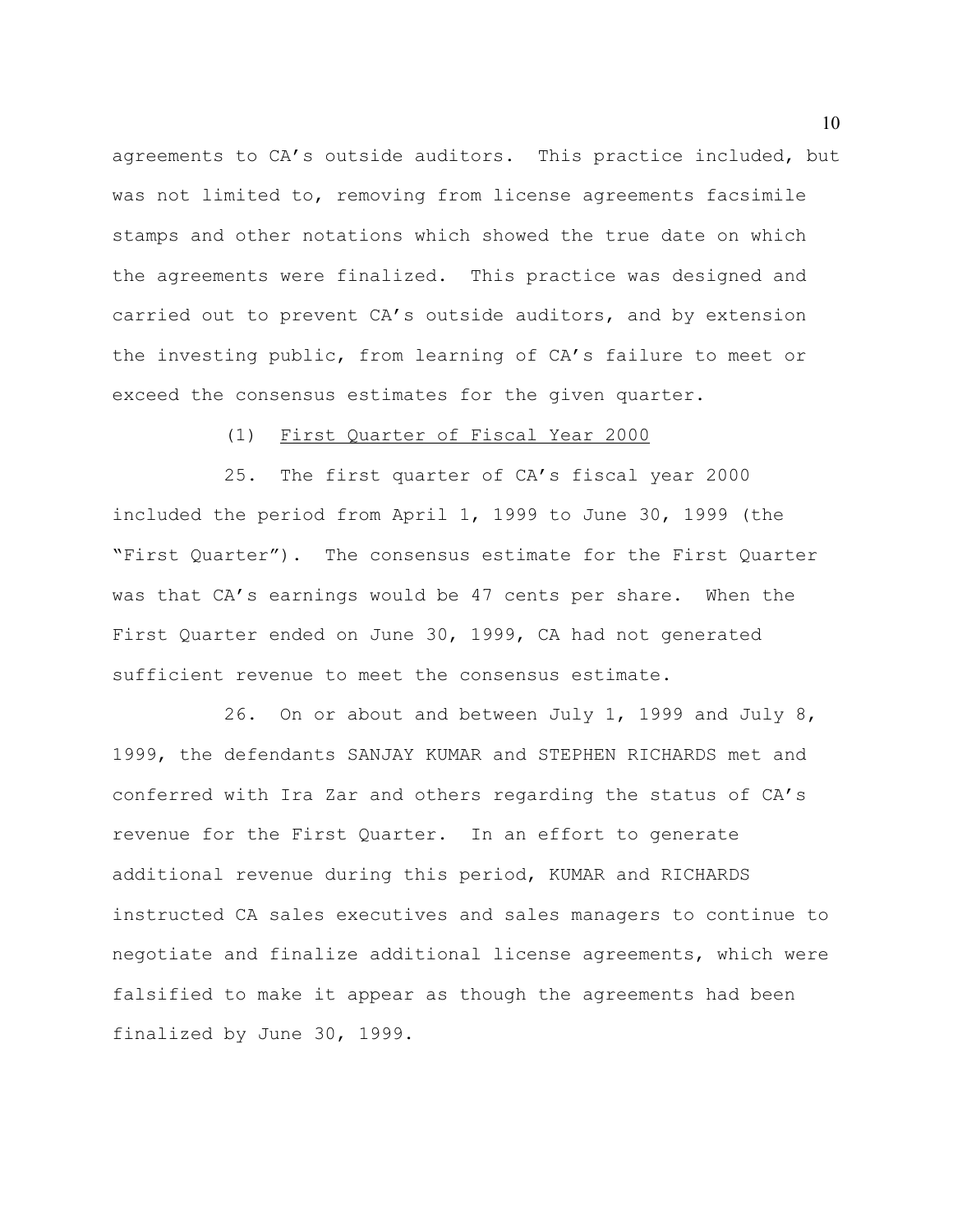27. In total, for the First Quarter CA improperly recognized revenue associated with approximately 22 license agreements having an aggregate GAAP Value of approximately \$240 million. Of this total, approximately \$120 million was associated with license agreements signed by CA customers after June 30, 1999, while approximately \$120 million was associated with license agreements countersigned by CA after June 30, 1999. The improperly recognized revenue represented approximately 20 percent of CA's reported revenue for the First Quarter.

28. For example, on or about July 8, 1999, the defendant SANJAY KUMAR traveled by CA corporate jet to Paris, France, where he met with the Chief Information Officer of a CA customer ("Customer #1"). During the meeting, KUMAR negotiated and finalized a license agreement by which Customer #1 agreed to pay CA approximately \$32 million. The written license agreement, which KUMAR personally signed, was falsely backdated to make it appear as though that the agreement had been finalized and signed on June 30, 1999. Based on the falsified license agreement with Customer #1, CA improperly recognized as revenue in the First Quarter approximately \$19 million, which was the GAAP Value of the agreement.

29. On or about July 20, 1999, CA filed with the SEC its quarterly report on Form 10-Q and issued a related press release. In these public documents, CA falsely reported its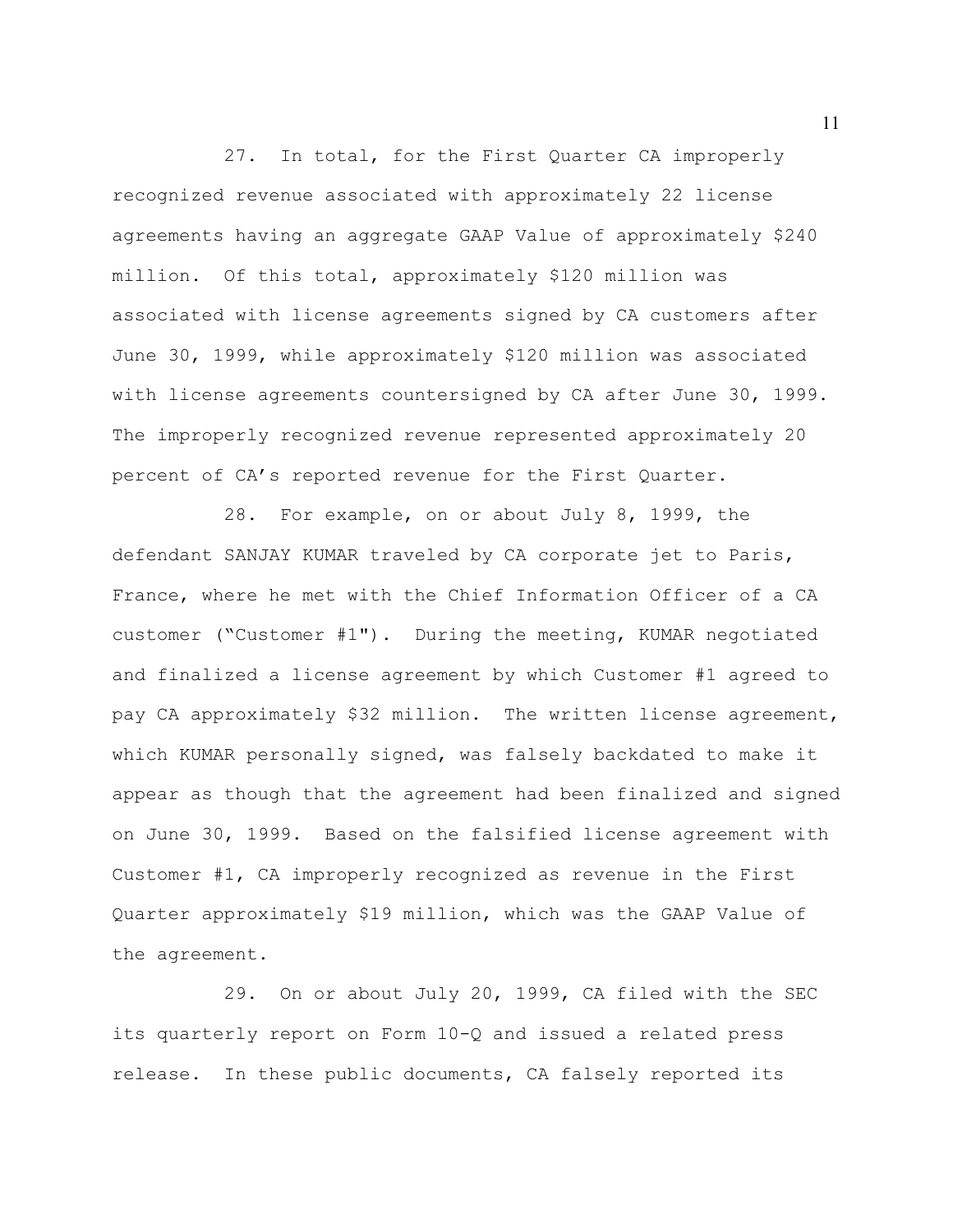quarterly financial results, in that CA reported revenue for the First Quarter that included revenue associated with license agreements finalized after June 30, 1999. Through its false filings and statements, CA reported earnings per share of 49 cents exclusive of non-recurring charges and thereby created the false and fraudulent appearance that CA had exceeded the consensus earnings estimate for the First Quarter by two cents per share.

## (2) Second Quarter of Fiscal Year 2000

30. The second quarter of CA's fiscal year 2000 included the period from July 1, 1999 to September 30, 1999 (the "Second Quarter"). The consensus estimate for the Second Quarter was that CA's earnings would be 59 cents per share. When the First Quarter ended on September 30, 1999, CA had not generated sufficient revenue to meet the consensus estimate.

31. On or about and between October 1, 1999 and October 7, 1999, the defendants SANJAY KUMAR and STEPHEN RICHARDS met and conferred with Ira Zar and others regarding the status of CA's revenue for the Second Quarter. In an effort to generate additional revenue during this period, KUMAR and RICHARDS instructed CA sales executives and sales managers to continue to negotiate and finalize additional license agreements, which were falsely dated to make it appear as though the agreements had been finalized by September 30, 1999.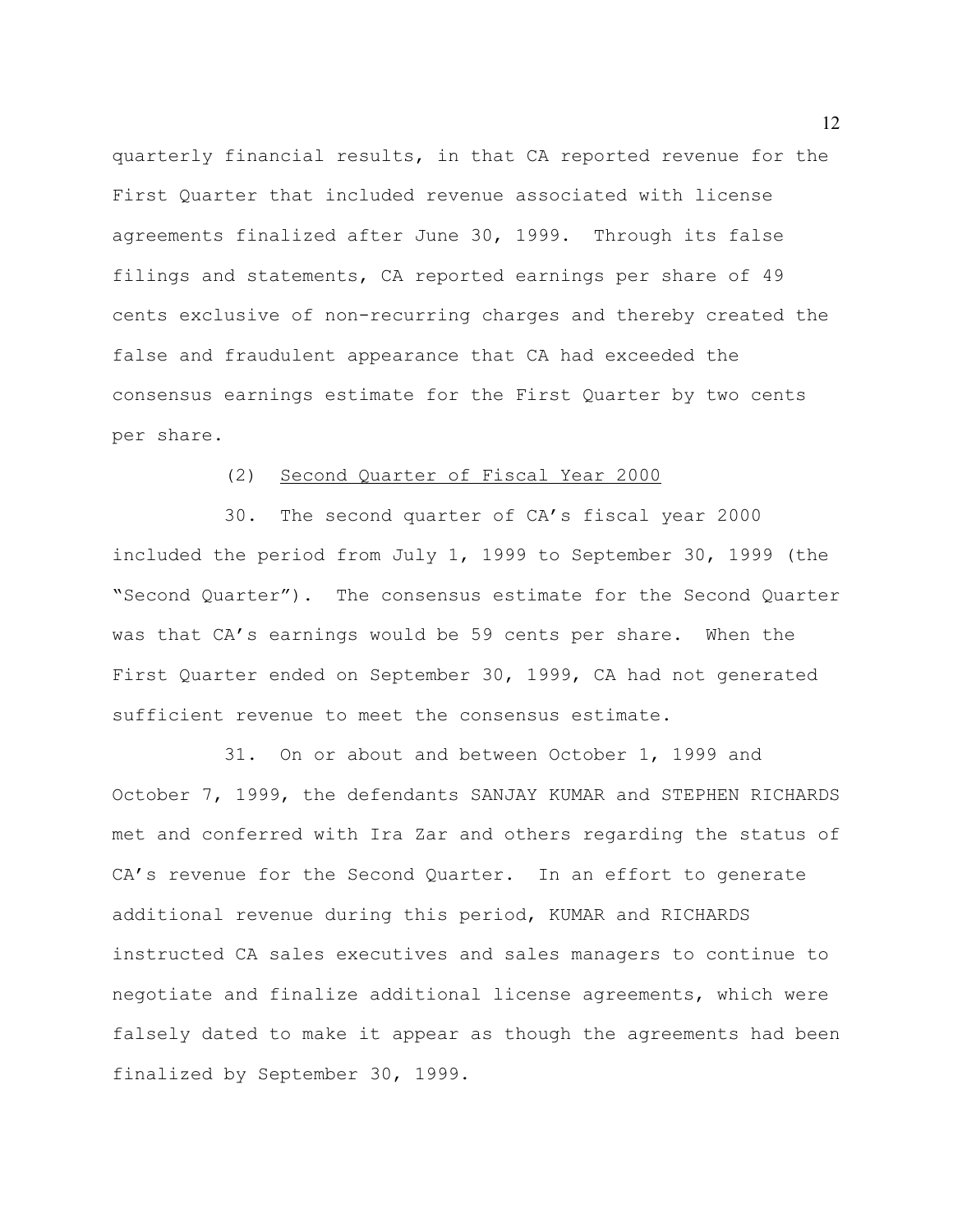32. In fact, because the defendant SANJAY KUMAR was displeased that he personally had to "save" the First Quarter by negotiating the license agreement with Customer #1, he required CA's senior regional sales executives to travel to and work out of CA's corporate headquarters in Islandia, New York, during the period leading up to and including the first week of October 1999.

33. In total, for the Second Quarter CA improperly recognized revenue associated with approximately 58 license agreements having an aggregate GAAP Value of approximately \$560 million. Of this total, approximately \$470 million was associated with license agreements signed by CA customers after October 30, 1999, while approximately \$90 million was associated with license agreements countersigned by CA after October 30, 1999. The improperly recognized revenue represented approximately 35 percent of CA's reported revenue for the Second Quarter.

34. For example, on or about October 4, 1999, a senior CA sales executive ("Sales Executive  $#1"$ ), acting on the specific instructions of the defendants SANJAY KUMAR and STEPHEN RICHARDS, finalized a license agreement by which a CA customer ("Customer #2") agreed to pay CA approximately \$176 million. The written license agreement fraudulently made it appear that the agreement had been finalized and signed on September 30, 1999. Based on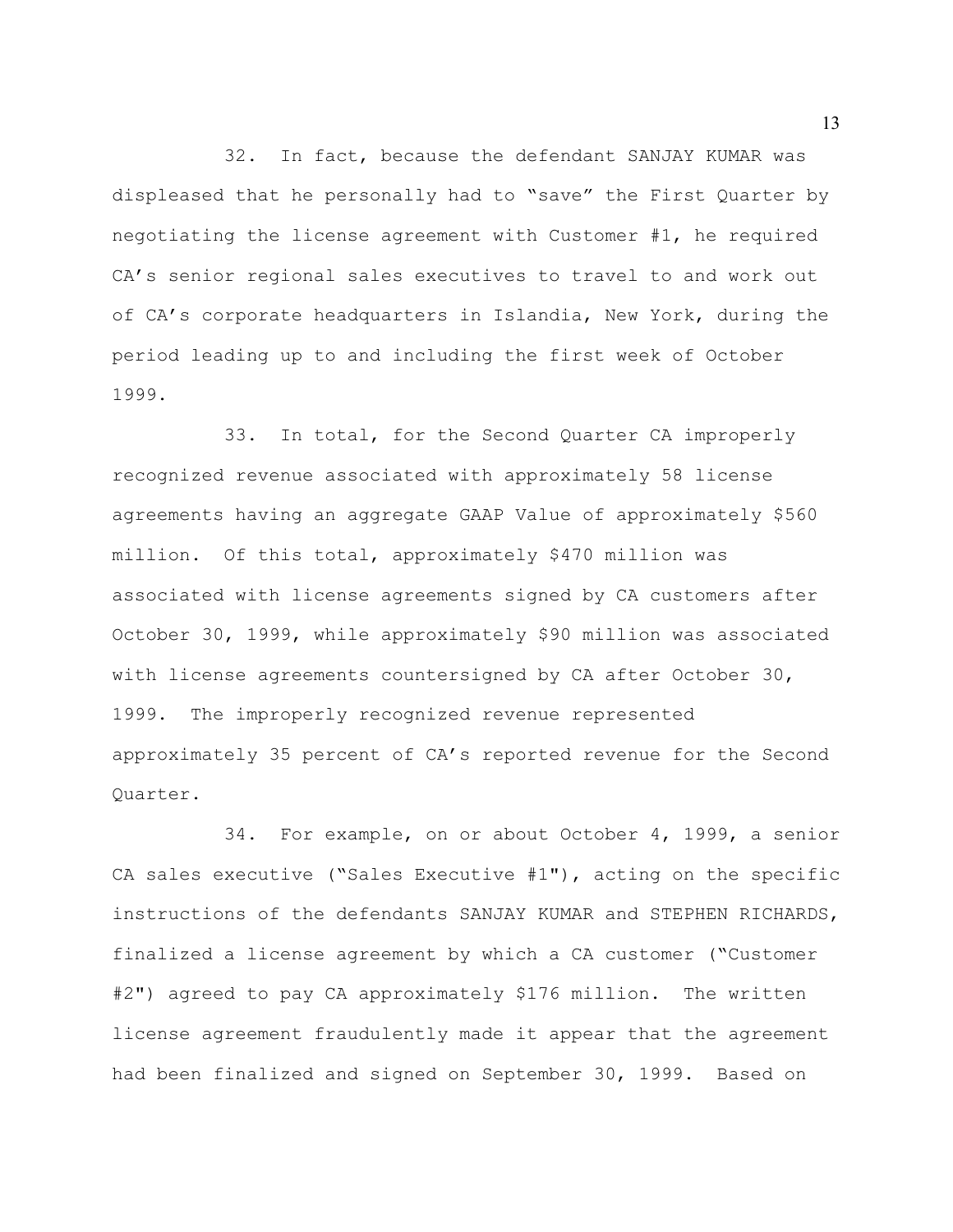the falsified license agreement with Customer #2, CA improperly recognized as revenue in the Second Quarter approximately \$97 million, which was the GAAP Value of the agreement.

35. Similarly, on or about October 6, 1999, CA entered into a license agreement by which a CA customer ("Customer #3") agreed to pay CA approximately \$102 million. The written license agreement fraudulently made it appear that the agreement had been finalized and signed on September 30, 1999. Based on the falsified license agreement with Customer #3, CA improperly recognized as revenue in the Second Quarter approximately \$65 million, which was the GAAP Value of the agreement.

36. On or about October 19, 1999, CA filed with the SEC its quarterly report on Form 10-Q and issued a related press release. In these public documents, CA falsely reported its quarterly financial results, in that CA reported revenue for the Second Quarter that included revenue associated with license agreements finalized after September 30, 1999. Through its false filings and statements, CA reported earnings per share of 60 cents exclusive of non-recurring charges and thereby created the false and fraudulent appearance that CA had exceeded the consensus earnings estimate for the Second Quarter by one cent per share.

## (3) Third Quarter of Fiscal Year 2000

37. The third quarter of CA's fiscal year 2000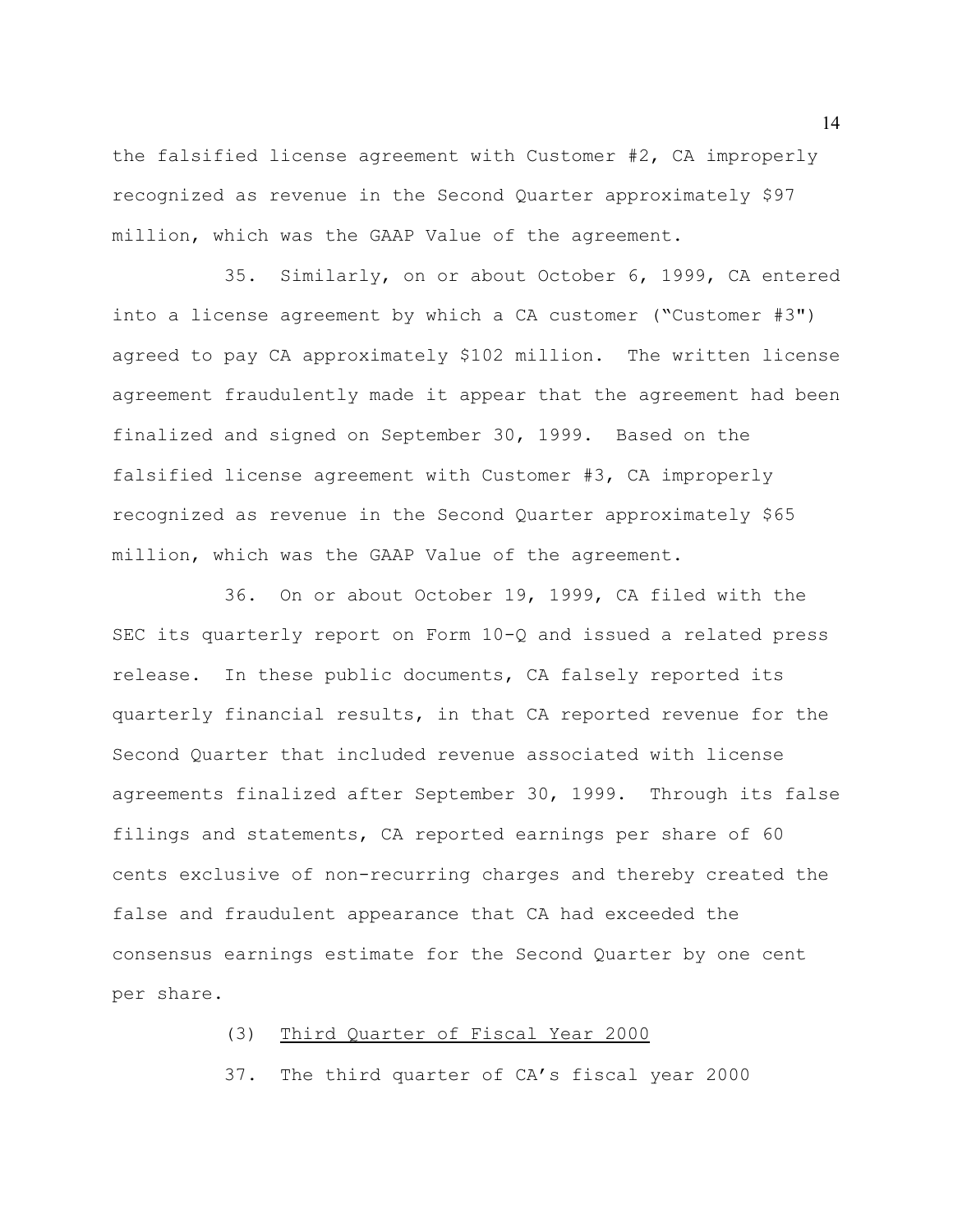included the period from October 1, 1999 to December 31, 1999 (the "Third Quarter"). The consensus estimate for the Third Quarter was that CA's earnings would be 90 cents per share. When the Third Quarter ended on December 31, 1999, CA had not generated sufficient revenue to meet the consensus estimate.

38. On or about and between January 1, 2000 and January 7, 2000, the defendants SANJAY KUMAR and STEPHEN RICHARDS met and conferred with Ira Zar and others regarding the status of CA's revenue for the Third Quarter. In an effort to generate additional revenue during this period, KUMAR and RICHARDS instructed CA sales executives and sales managers to continue to negotiate and finalize additional license agreements, which were falsely dated to make it appear as though the agreements had been finalized by December 31, 1999.

39. In total, for the Third Quarter CA improperly recognized revenue associated with approximately 49 license agreements having an aggregate GAAP Value of approximately \$570 million. Of this total, approximately \$400 million was associated with license agreements signed by CA customers after December 31, 1999, while approximately \$170 million was associated with license agreements countersigned by CA after December 31, 1999. The improperly recognized revenue represented approximately 32 percent of CA's reported revenue for the quarter.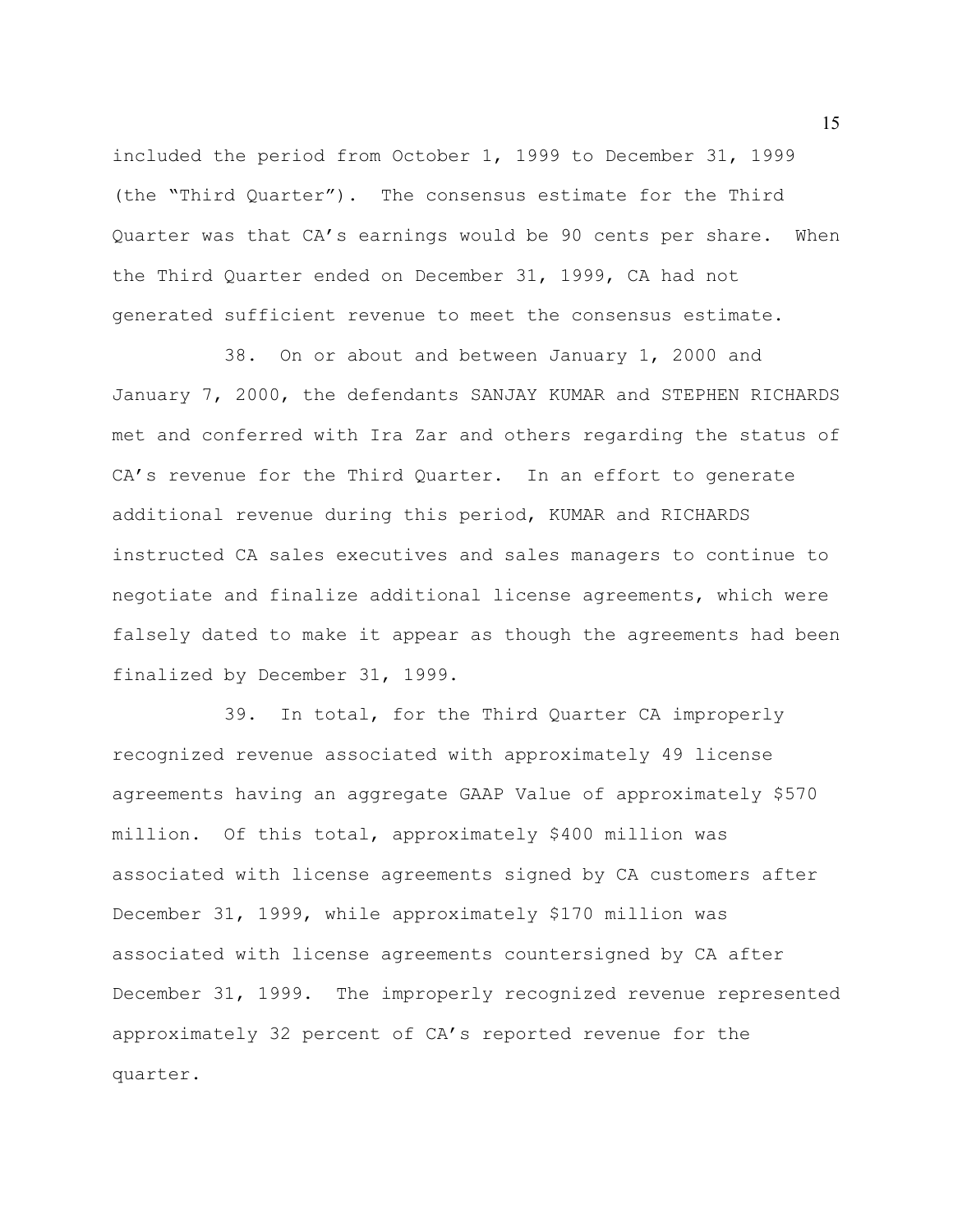40. For example, on or about January 6, 2000, the defendant STEPHEN RICHARDS directed a senior CA sales executive ("Sales Executive #2") to negotiate and finalize a multi-million dollar license agreement with a CA customer ("Customer #4"). On or about January 6, 2000 and January 7, 2000, Sales Executive #2 induced Customer #4 into executing an approximately \$60 million license agreement by offering Customer #4 a substantial discount in the license fee. The written license agreement was signed on or about January 7, 2000, but backdated to make it appear that the agreement had been finalized and signed on December 31, 1999. Based on the falsified license agreement with Customer #4, CA improperly recognized as revenue in the Third Quarter approximately \$38 million, which was the GAAP Value of the agreement.

41. Similarly, on or about January 6, 2000, the defendant SANJAY KUMAR completed negotiations of a license agreement by which a CA customer ("Customer #5") agreed to pay CA approximately \$300 million. The written license agreement, which KUMAR personally signed, had an effective date of December 31, 1999, but did not bear any execution date. Based on the intentionally undated license agreement with Customer #5, CA improperly recognized as revenue in the Third Quarter approximately \$180 million, which was the GAAP Value of the agreement.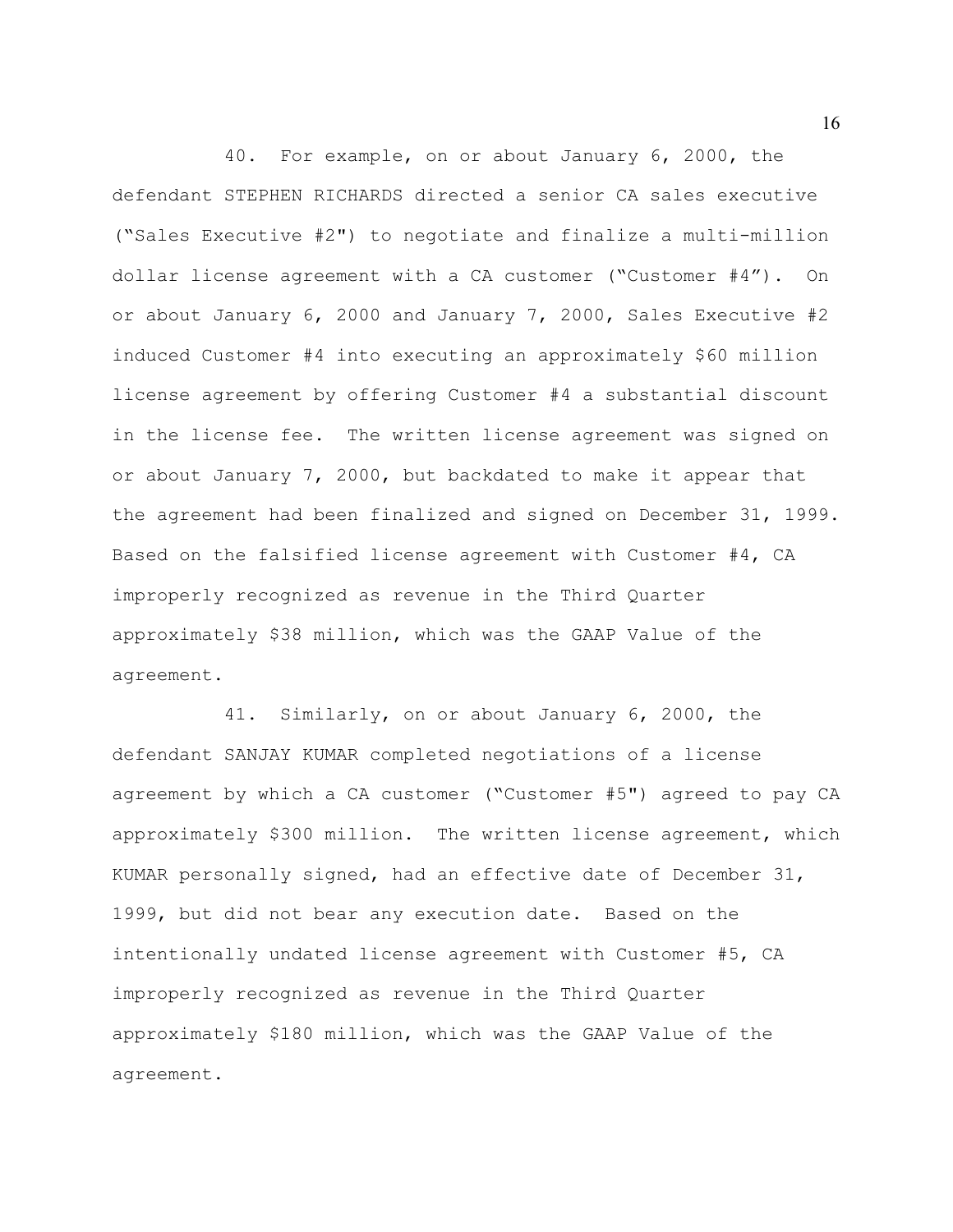42. On or about January 26, 2000, CA filed with the SEC its quarterly report on Form 10-Q and issued a related press release. In these public documents, CA falsely reported its quarterly financial results, in that CA reported revenue for the Third Quarter that included revenue associated with license agreements finalized after December 31, 1999. Through its false filings and statements, CA reported earnings per share of 91 cents exclusive of non-recurring charges and thereby created the false and fraudulent appearance that CA exceeded the consensus earnings estimate for the Third Quarter by one cent per share.

### (4) Fourth Quarter of Fiscal Year 2000

43. The fourth quarter of CA's fiscal year 2000 included the period from January 1, 2000 to March 31, 2000 (the "Fourth Quarter"). The consensus estimate for the Fourth Quarter was that CA's earnings would be \$1.13 per share. When the Fourth Quarter ended on March 31, 2000, CA had not generated sufficient revenue to meet the consensus estimate.

44. On or about and between April 1, 2000 and April 7, 2000, the defendants SANJAY KUMAR and STEPHEN RICHARDS met and conferred with Ira Zar and others regarding the status of CA's revenue for the Fourth Quarter. In an effort to generate additional revenue during this period, KUMAR and RICHARDS instructed CA sales executives and sales managers to continue to negotiate and finalize additional license agreements, which were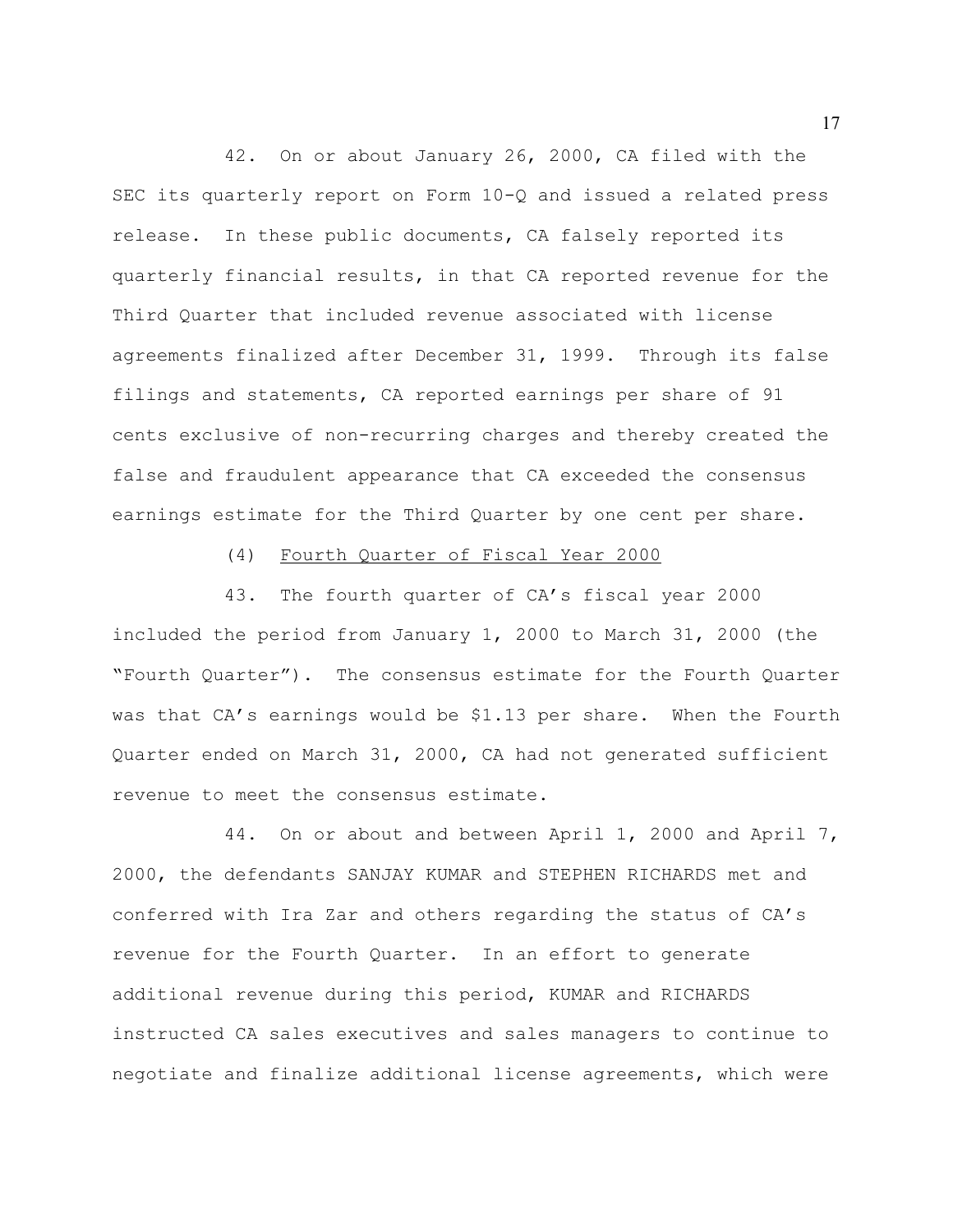falsely dated to make it appear as though the agreements had been finalized by March 31, 2000.

45. In total, for the Fourth Quarter CA improperly recognized revenue associated with approximately 36 license agreements having an aggregate GAAP Value of approximately \$380 million. Of this total, approximately \$200 million was associated with license agreements signed by CA customers after March 31, 2000, while approximately \$180 million was associated with license agreements countersigned by CA after March 31, 2000. The improperly recognized revenue represented approximately 18 percent of CA's reported revenue for the quarter.

46. For example, on or about April 7, 2000, a senior CA sales executive ("Sales Executive #3"), acting on the specific instructions of the defendants SANJAY KUMAR and STEPHEN RICHARDS, finalized a license agreement by which a CA customer ("Customer #6") agreed to pay CA approximately \$16 million. Although Sales Executive #3 pressured Customer #6 to sign the written license agreement with an execution date of March 31, 2000, Customer #6 refused, but agreed to sign the agreement without an execution date. On the specific instructions of RICHARDS, Sales Executive #3 wrote in by hand a March 31, 2000 execution date on the written agreement, which he then sent by facsimile to CA's headquarters. Based on the falsified license agreement with Customer #6, CA improperly recognized as revenue in the Fourth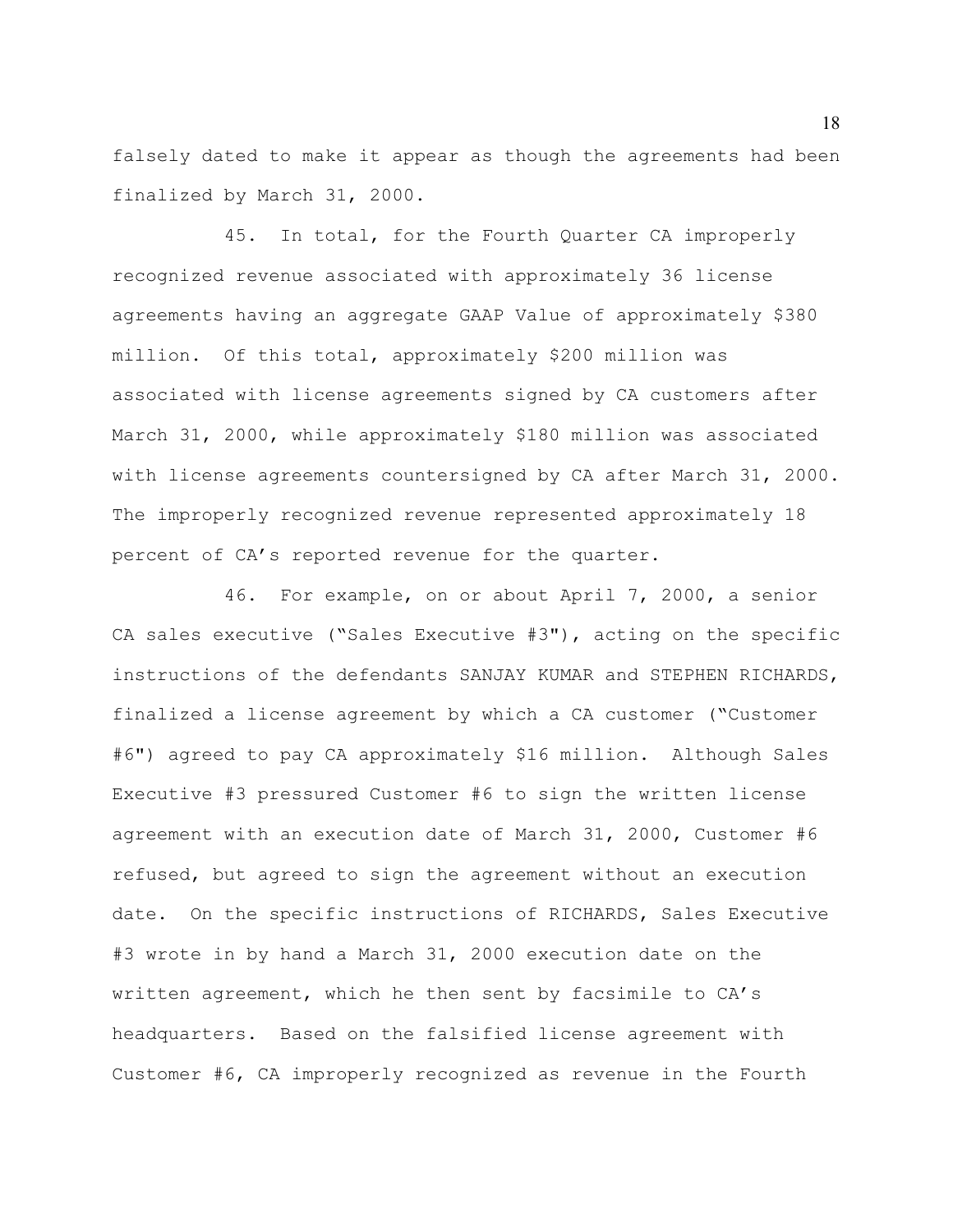Quarter approximately \$13 million, which was the GAAP Value of the agreement.

47. Similarly, on or about April 7, 2000, a senior CA sales executive ("Sales Executive #4"), acting on the instructions of the defendants SANJAY KUMAR and STEPHEN RICHARDS, finalized a license agreement by which a CA customer ("Customer #7") agreed to pay CA approximately \$18 million. The written license agreement was signed on or about April 7, 2000, but CA's signature was backdated to make it appear that the agreement had been signed on March 31, 2000. Based on the falsified license agreement with Customer #7, CA improperly recognized as revenue in the Third Quarter approximately \$10 million, which was the GAAP Value of the agreement.

48. Similarly, on or about April 7, 2000, Sales Executive #1, acting on the instructions of the defendant SANJAY KUMAR, finalized a license agreement by which a CA customer ("Customer #8") agreed to pay CA approximately \$30 million. The written license agreement was signed on or about April 7, 2000, but backdated to make it appear that the agreement had been finalized and signed on March 31, 2000. Based on the falsified license agreement with Customer #8, CA improperly recognized as revenue in the Fourth Quarter approximately \$16 million, which was the GAAP Value of the agreement.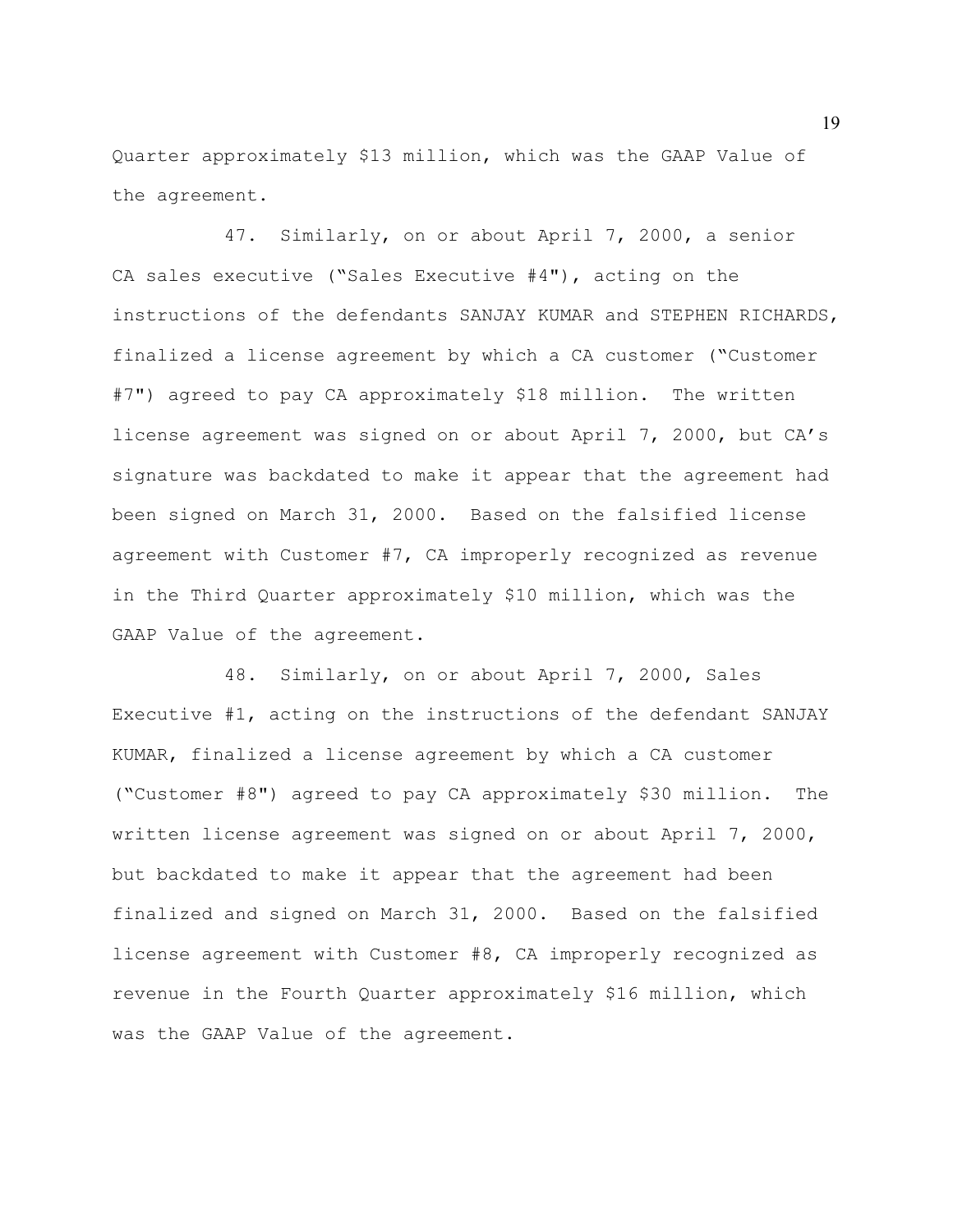49. Finally, on or about April 6, 2000, a senior CA sales executive ("Sales Executive #5"), acting on the specific instructions of the defendant STEVEN RICHARDS, finalized a license agreement by which a CA customer ("Customer #9") agreed to pay CA approximately \$39 million. The written license agreement was signed on or about April 6, 2000, but backdated to make it appear that the agreement had been finalized and signed on March 31, 2000. Based on the falsified license agreement with Customer #8, CA improperly recognized as revenue in the Fourth Quarter approximately \$29 million, which was the GAAP Value of the agreement.

50. On or about May 15, 2000, CA filed with the SEC its annual report on Form 10-K and issued a related press release. In these public documents, CA falsely reported its quarterly financial results, in that CA reported revenue for the Fourth Quarter that included revenue associated with license agreements finalized after March 31, 2000. Through its false filings and statements, CA reported earnings per share of \$1.13 cents exclusive of non-recurring charges and thereby created the false and fraudulent appearance that CA had met the consensus earnings estimate for the Fourth Quarter.

## F. Obstruction of Justice, Perjury and False Statements

# (1) Obstruction of Justice

51. In or about the beginning of 2002, the United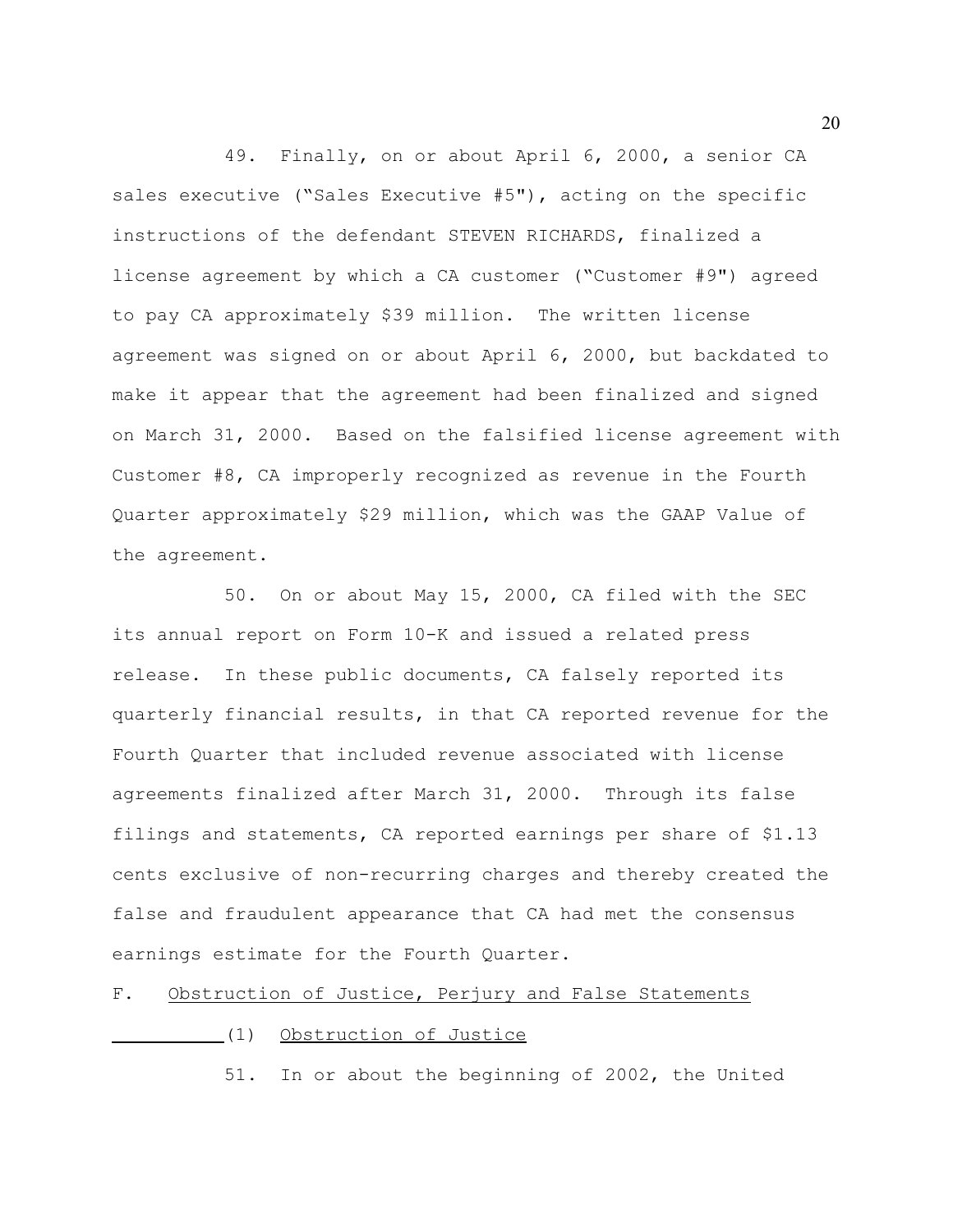States Attorney's Office for the Eastern District of New York (the "United States Attorney's Office"), the Federal Bureau of Investigation (the "FBI") and the Northeast Regional Office of the SEC began investigations into CA's accounting practices, including whether, during the late-1990s and thereafter, CA engaged in improper accounting practices with the intent to overstate its fiscal quarterly revenue to make it appear as though the company had met consensus estimates. Since June 2002, a grand jury sitting in the Eastern District of New York had been considering evidence about CA's accounting practices. (These investigations are referred to collectively as the "Government Investigations.")

52. In or about February 2002, CA retained a law firm (the "Company's Law Firm") to represent it in connection with the Government Investigations. Through the Company's Law Firm, CA represented to the United States Attorney's Office, the FBI and the SEC that it was committed to cooperating fully with the Government Investigations. This representation was also made publicly by CA in press releases, SEC filings and other public statements. Additionally, in a press release issued on February 20, 2002, CA denied that it had engaged in any improper accounting practices, declaring: "The reporting of our financial results has always been in accordance with applicable accounting principles."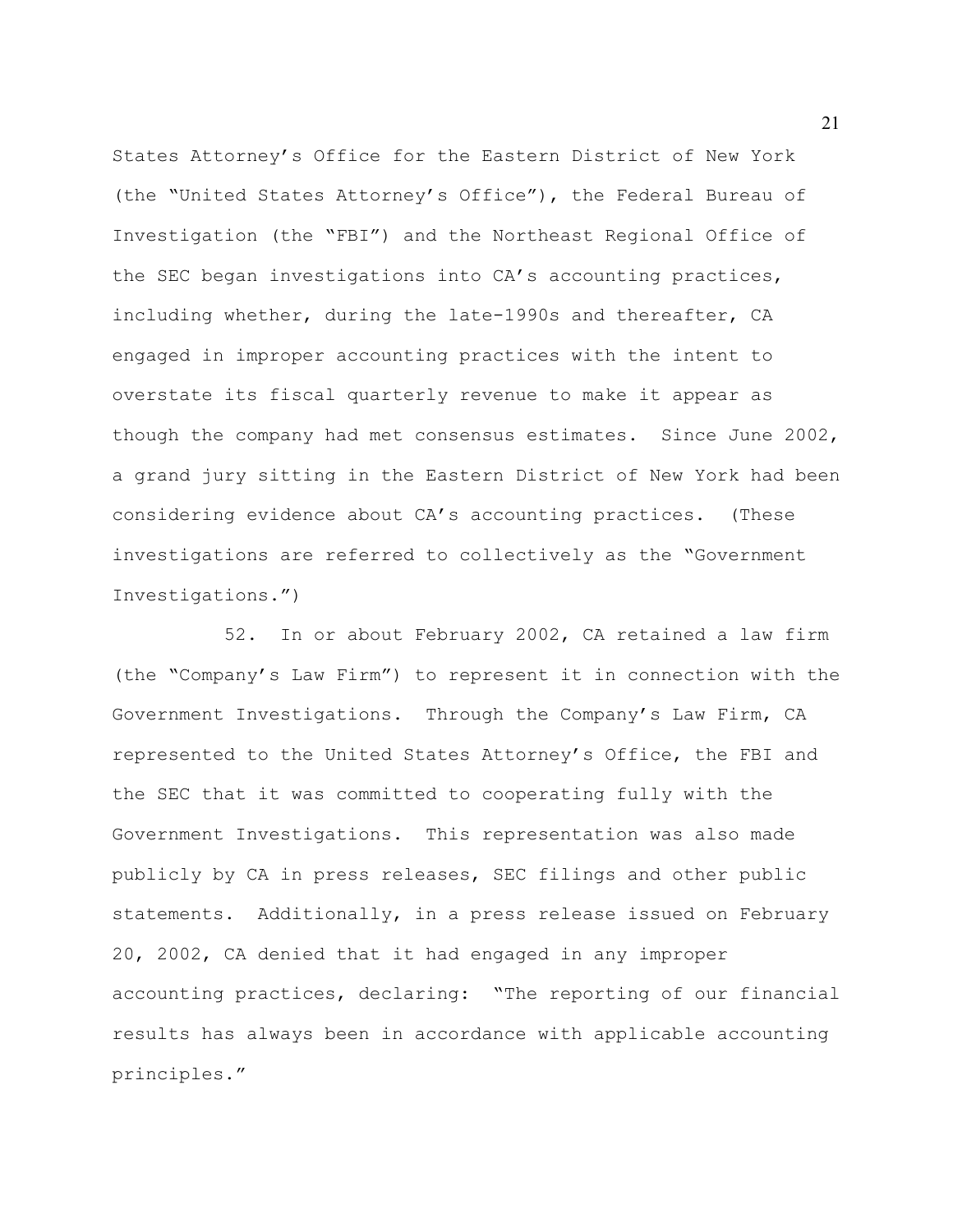53. Shortly after being retained in February 2002, the Company's Law Firm met with the defendant SANJAY KUMAR and other CA executives in order to inquire into their knowledge of the practices that were the subject of the Government Investigations. During these meetings, KUMAR and others did not disclose, falsely denied and otherwise concealed the existence of the 35-day month practice. Moreover, KUMAR and others concocted and presented to the Company's Law Firm an assortment of false justifications, the purpose of which was to support their false denials of the 35-day month practice. KUMAR and others knew, and in fact intended, that the Company's Law Firm would present these false justifications to the United States Attorney's Office, the SEC and the FBI so as to obstruct and impeded the Government Investigations.

54. For example, during a meeting with attorneys from the Company's Law Firm, the defendant SANJAY KUMAR and Ira Zar discussed the fact that former CA salespeople had accused CA of engaging in the 35-day month practice. KUMAR falsely denied that CA had engaged in such a practice and suggested to the attorneys from the Company's Law Firm that because quarterly commissions paid to CA salespeople regularly included commissions on license agreements not finalized until after end of the quarter, the salespeople might assume, incorrectly, that revenue associated with those agreements was recognized by CA within the quarter.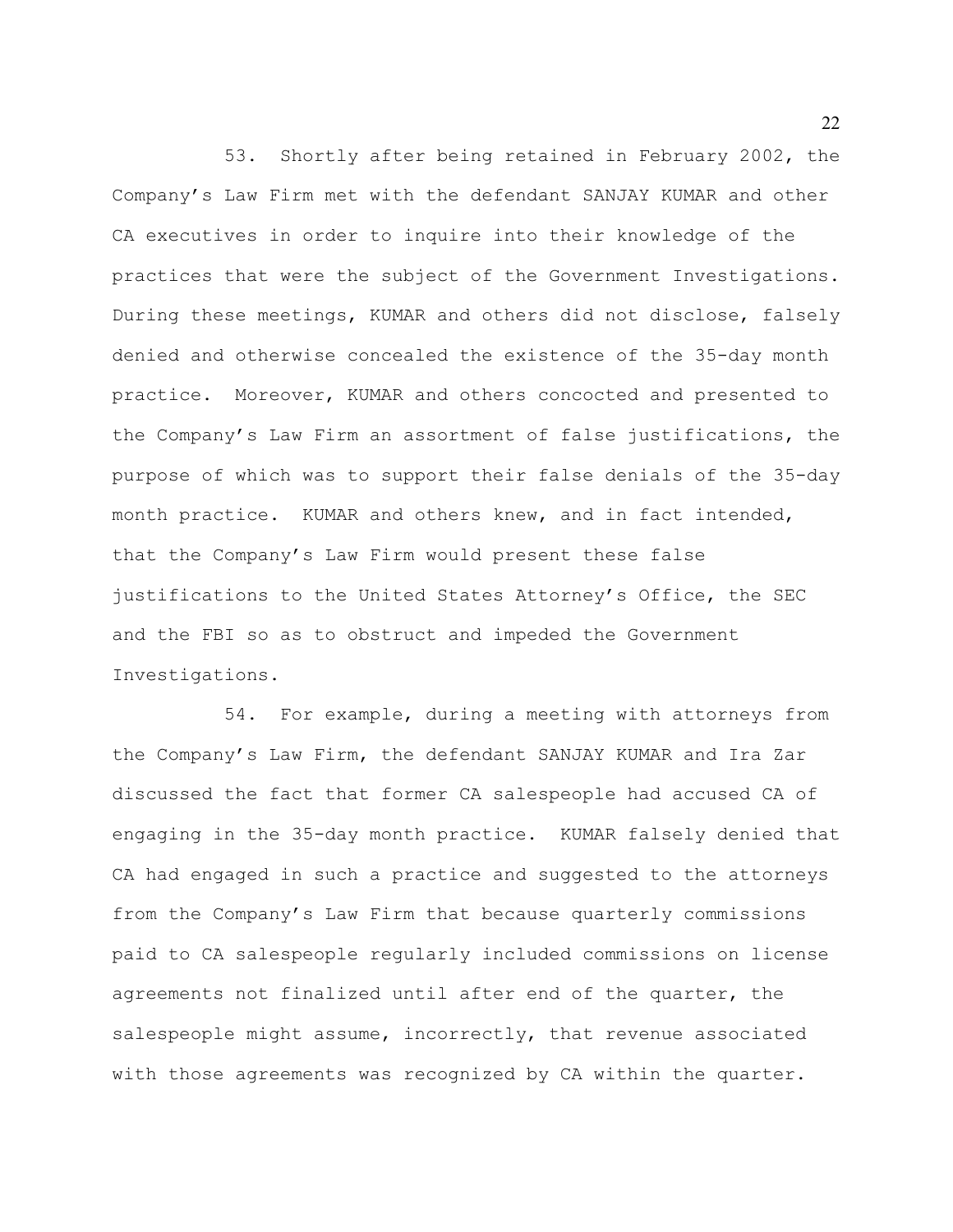KUMAR knew that this explanation was false and intended that the Company's Law Firm would present this false explanation to the United States Attorney's Office, the SEC and the FBI as part of an effort to persuade those entities that the accusations of the former salespeople were unfounded and that the 35-day month practice never existed.

55. During the course of the Government Investigations, the United States Attorney's Office, the FBI and the SEC regularly requested that CA produce certain CA employees to be interviewed. As part of his duties as General Counsel, Steven Woghin coordinated CA's compliance with the government's requests. The defendant SANJAY KUMAR frequently met and conferred with Woghin during the course of the Government Investigations. Among other things, KUMAR instructed Woghin to meet with CA employees prior to their being interviewed by the government or by the Company's Law Firm to coach the employees on how to answer questions without disclosing the existence of the 35-day month practice. On several occasions, KUMAR himself coached CA employees on how to answer questions without disclosing the existence of the 35-day month practice.

56. On September 6, 2002, Lloyd Silverstein was interviewed by the United States Attorney's Office, the FBI and the SEC. Prior to that interview, in August and early-September 2002, Silverstein met and conferred with several CA executives.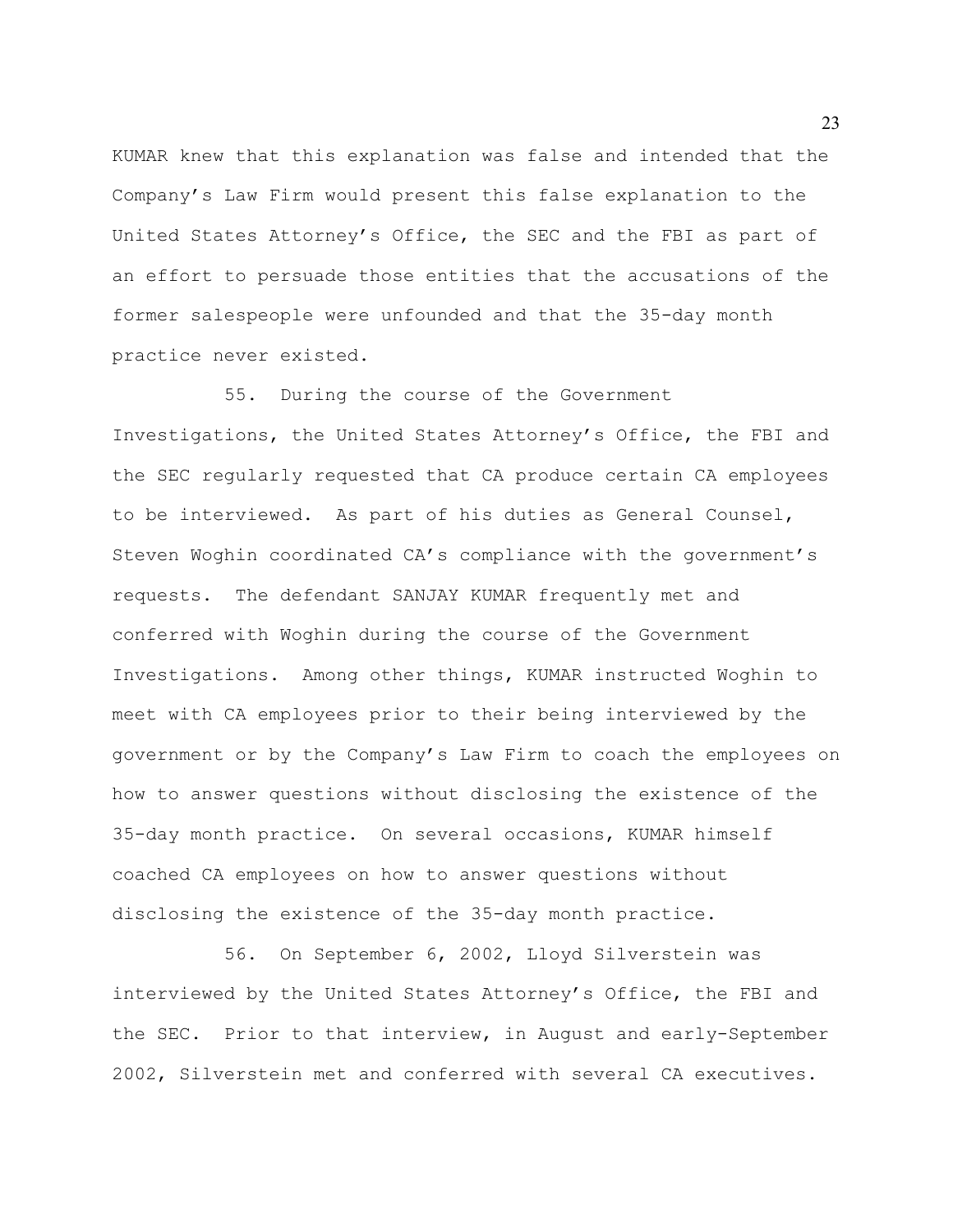During these meetings, the executives agreed that, acting in concert, they would deny and otherwise fail to disclose the existence of the 35-day month practice, in part by giving intentionally vague or misleading answers to questions about the existence of the practice. Accordingly, during the September 6, 2002 interview, Silverstein did not disclose and otherwise concealed the existence of the 35-day month practice.

57. In or about July 2003, the Audit Committee of CA's board of directors retained a second law firm (the "Audit Committee's Law Firm") to conduct an internal investigation into CA's accounting practices, focusing on the 35-day month practice. As part of its internal investigation, the Audit Committee's Law Firm conducted interviews of CA executives and employees.

58. On or about October 6, 2003, January 14, 2004, January 22, 2004, and April 6, 2004, the defendant SANJAY KUMAR was interviewed by attorneys from the Audit Committee's Law Firm. During these interviews, KUMAR did not disclose, but instead falsely denied and otherwise concealed, the existence of the 35-day month practice. For example, KUMAR falsely stated that he had never monitored end-of-quarter contracting activity to determine whether CA would meet analyst earnings estimates. KUMAR admitted that he occasionally encouraged salespeople to close deals after the end of quarters, but stated falsely that these efforts were unrelated to revenue recognition.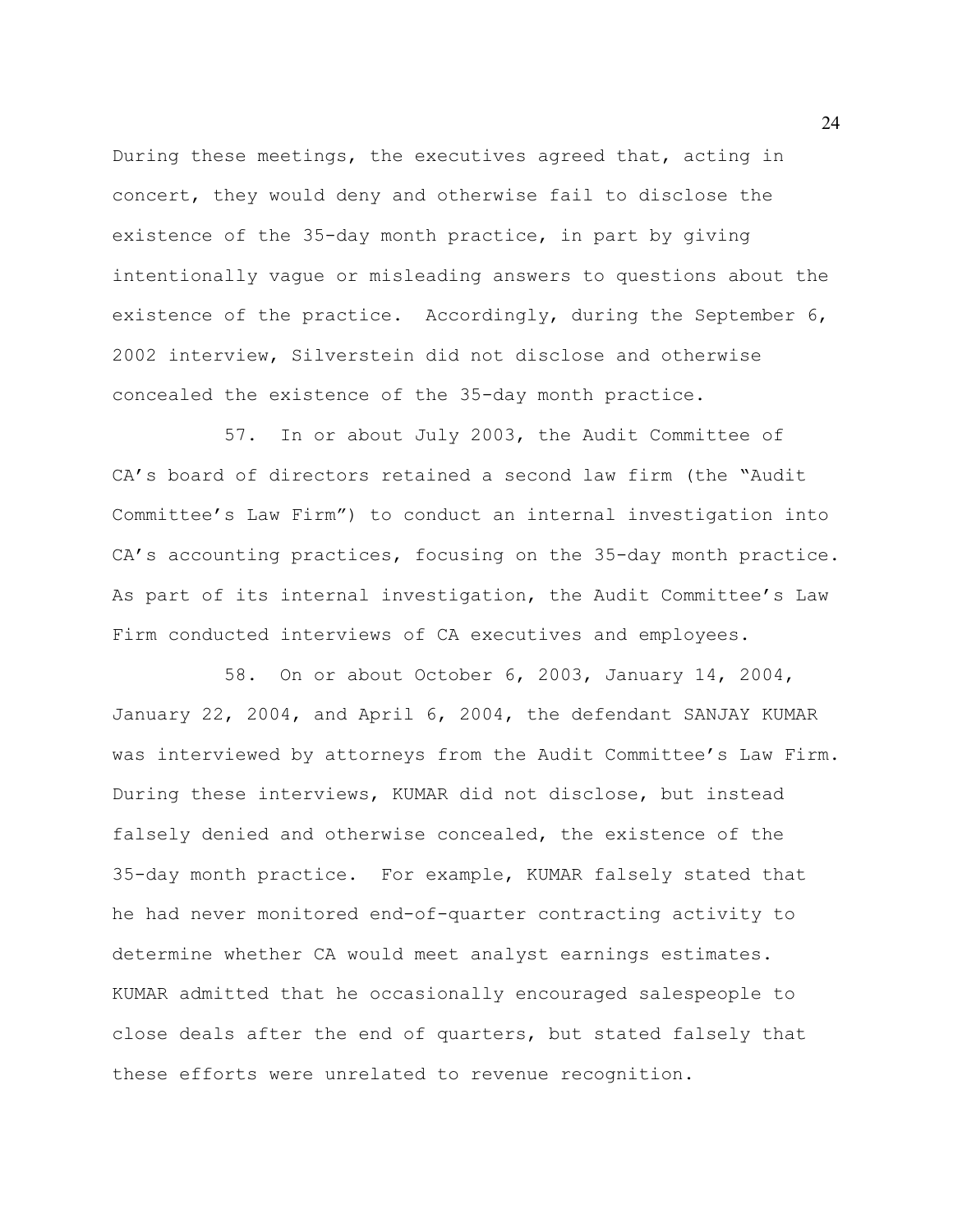59. The defendant SANJAY KUMAR well knew and believed, at the time of the October 6, 2003, January 14, 2004, January 22, 2004, and April 6, 2004 interviews, that certain of the statements he made during the interviews were false and that he otherwise concealed during the interviews information which he knew to be material to the Government Investigations. KUMAR further well knew, and in fact intended, that his false statements and concealment of material information would have the effect of obstructing and impeding the Government Investigations.

(2) Perjury by RICHARDS

60. On October 23, 2003, the defendant STEPHEN RICHARDS testified under oath before the SEC in the Matter of: Computer Associates, Inc., File No. NY 7008. The testimony was taken in Central Islip, New York. During his testimony, RICHARDS gave knowingly and willfully false testimony in an attempt to conceal the existence of the 35-day month practice and his involvement in the practice.

61. For example, the defendant STEPHEN RICHARDS conceded that when he was the head of CA's sales department he pressured CA sales managers after the ends of quarters to finalize license agreements. RICHARDS falsely stated, however, that he did so only because these sales managers had not reached their sales quota for the quarter and that revenue recognition was not a motivation for pressuring the sales managers.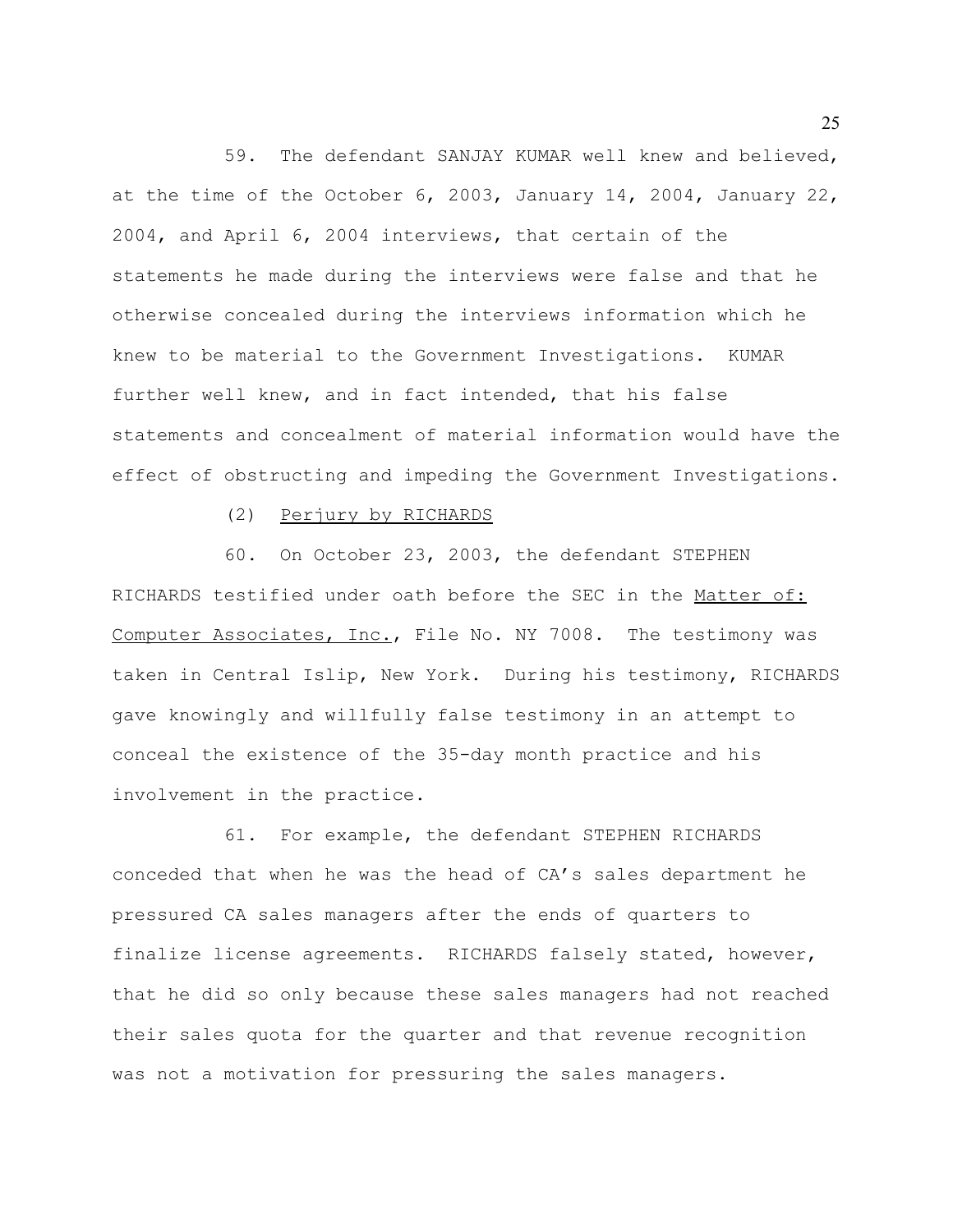62. The defendant STEPHEN RICHARDS further falsely stated that he believed that CA license agreements signed after the end of the quarter but with an execution date of the end of the quarter were properly recognized by CA as revenue generated in the later quarter because CA's finance and sales accounting departments had adequate "procedures and controls" to determine that the agreement was, in fact, not executed until after the end of the quarter.

63. The defendant STEPHEN RICHARDS well knew and believed, at the time of the October 23, 2003 testimony, that certain of the statements he made during the testimony were false and that he otherwise concealed during the testimony information which he knew to be material to the Government Investigations. RICHARDS further well knew and believed that his false statements and concealment of material information would have the effect of obstructing and impeding the Government Investigations.

## (3) False Statements by KUMAR

64. On November 5, 2003, the defendant SANJAY KUMAR was interviewed by FBI agents and others at the United States Attorney's Office in Brooklyn, New York. During the interview, KUMAR made materially false statements and representations in an attempt to conceal the existence of the 35-day month practice and his involvement in the practice.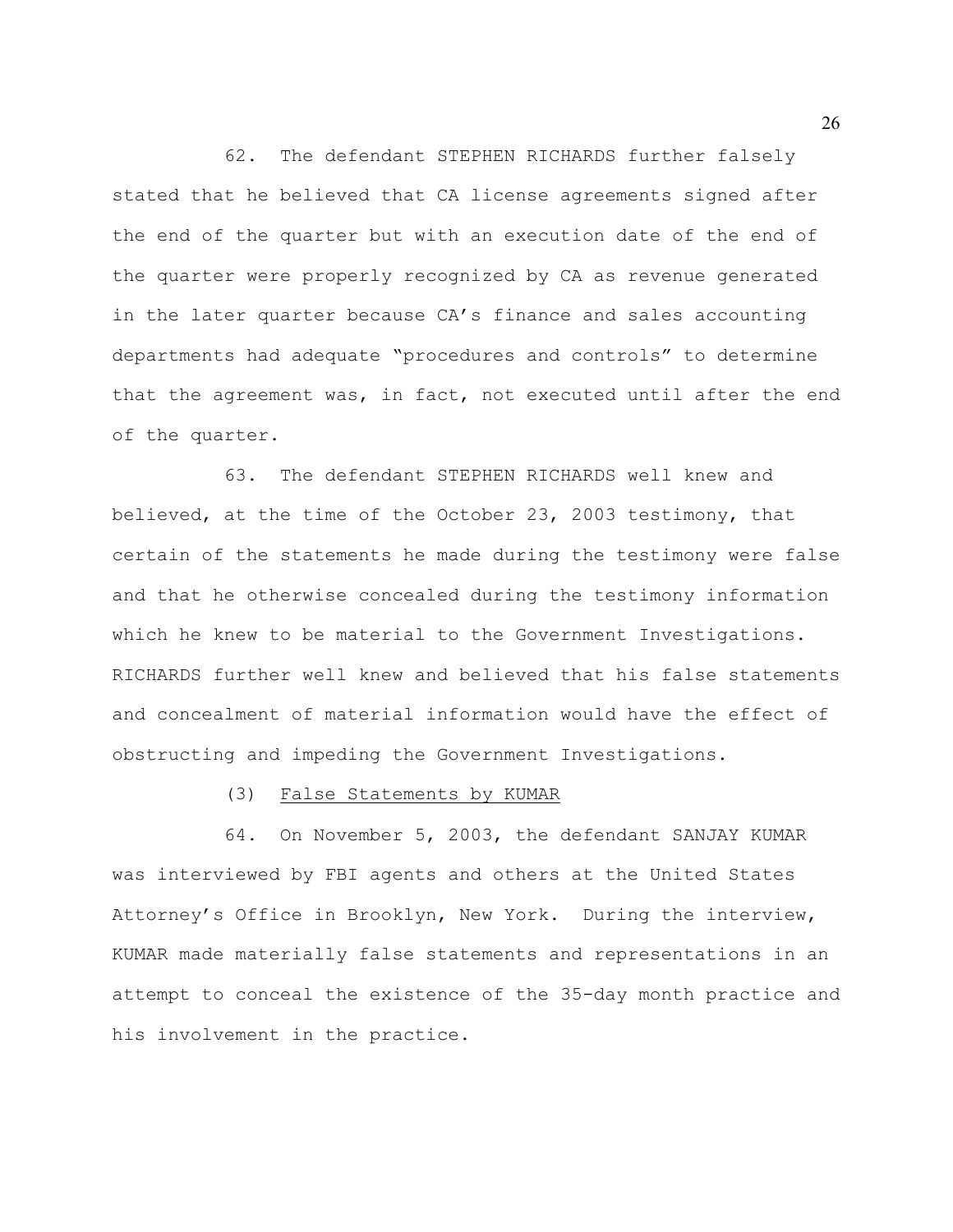65. For example, the defendant SANJAY KUMAR falsely stated, in words or substance, that he was never aware of any CA license agreements that were finalized after the end of a fiscal quarter but for which associated revenue was recognized in the prior quarter. KUMAR admitted that he was aware that CA had a practice of having a "three-day window" after the end of fiscal quarters, but falsely stated that the purpose of the three-day window was merely to "clean up" paperwork and process contracts administratively.

66. The defendant SANJAY KUMAR further falsely stated that he was unaware of any instance in which he or anyone else at CA called a CA salesperson after the end of a quarter and encouraged the salesperson to finalize additional license agreements for the purpose of counting the business in the prior quarter because CA was short on revenue for the prior quarter. KUMAR conceded that he encouraged salespeople to finalize deals after the end of quarters, but falsely stated that his purpose in doing so was not motivated by a desire to generate additional quarterly revenue.

67. The defendant SANJAY KUMAR further falsely stated that did not have meetings at the end of fiscal quarters to discuss whether CA had met its forecasted revenue expectations. KUMAR falsely stated that he simply assumed that, unless he heard otherwise, CA had generated enough revenue to meet the consensus estimate.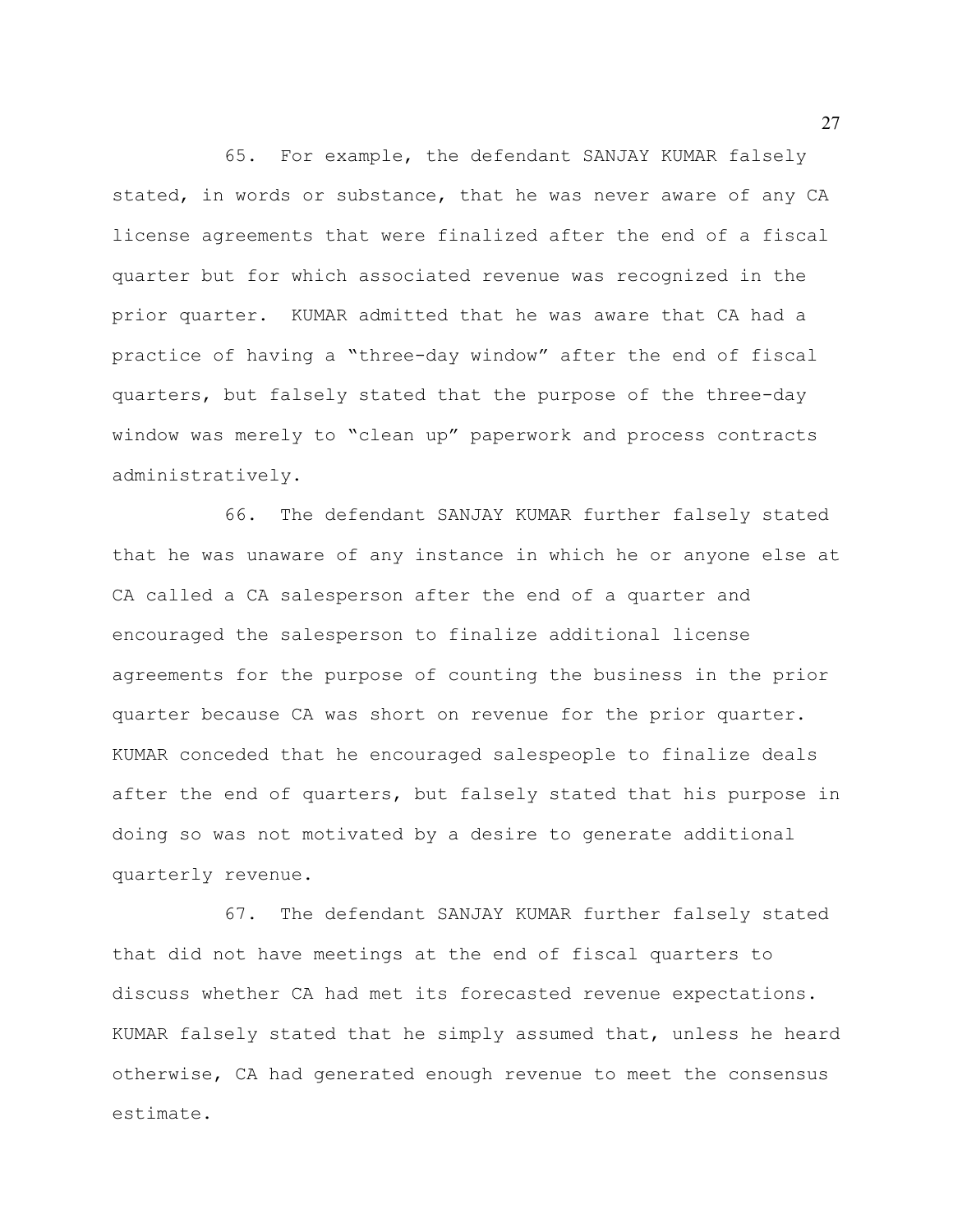68. The defendant SANJAY KUMAR well knew and believed, at the time of the November 5, 2003 interview, that certain of the statements he made during interview were false and that he otherwise concealed during the interview information which he knew to be material to the Government Investigations. KUMAR further well knew and believed that his false statements and concealment of material information would have the effect of obstructing and impeding the Government Investigations.

## COUNT ONE

(Conspiracy to Commit Securities Fraud and Wire Fraud)

69. The allegations contained in paragraphs 1 through 68 are realleged and incorporated as if fully set forth in this paragraph.

70. On or about and between April 1, 1998 and April 6, 2004, both dates being approximate and inclusive, within the Eastern District of New York and elsewhere, the defendants SANJAY KUMAR and STEPHEN RICHARDS, together with Ira Zar, Steven Woghin, David Kaplan, David Rivard, Lloyd Silverstein and others, did knowingly and willfully, directly and indirectly, conspire:

(a) to commit fraud in connection with the purchase and sale of securities issued by CA, in violation of Title 15, United States Code, Sections 78j(b) and 78ff, and Title 17, Code of Federal Regulations, Section 240.10b-5;

(b) to make and cause to be made false and misleading statements of material fact in applications, reports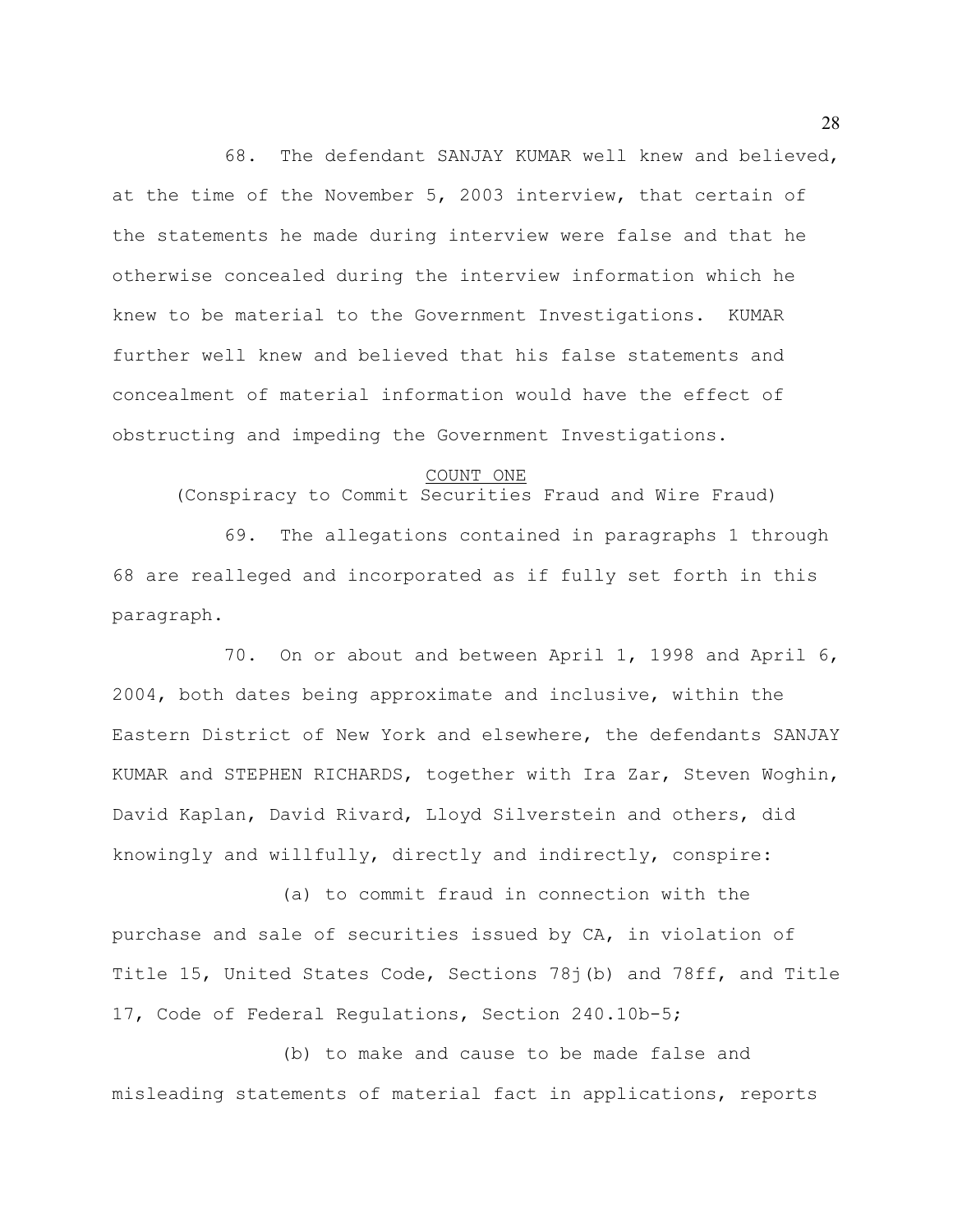and documents required to be filed under the Securities Exchange Act of 1934 and the rules and regulations thereunder, in violation of Title 15, United States Code, Section 78ff;

(c) to falsify CA's books, records and accounts, the making and keeping of which was required by Title 15, United States Code, Section 78m(b)(2)(A) and Title 17, Code of Federal Regulations, Section 240.13b2-1, in violation of Title 15, United States Code, Sections 78m(b)(5) and 78ff;

(d) to circumvent CA's internal accounting controls as required by Title 15, United States Code, Section 78m(b)(2)(B), in violation of Title 15, United States Code, Sections 78m(b)(5) and 78ff; and

(e) to devise a scheme and artifice to defraud CA shareholders, and to obtain money and property from CA shareholders, by means of materially false and fraudulent pretenses, representations and promises, and for the purpose of executing such scheme and artifice, and attempting to do so, to cause writings, signs, signals, pictures and sounds to be transmitted by means of wire communication in interstate and foreign commerce, in violation of Title 18, United States Code, Section 1343.

71. In furtherance of the conspiracy and to effect its objects, within the Eastern District of New York and elsewhere, the defendants SANJAY KUMAR and STEPHEN RICHARDS, together with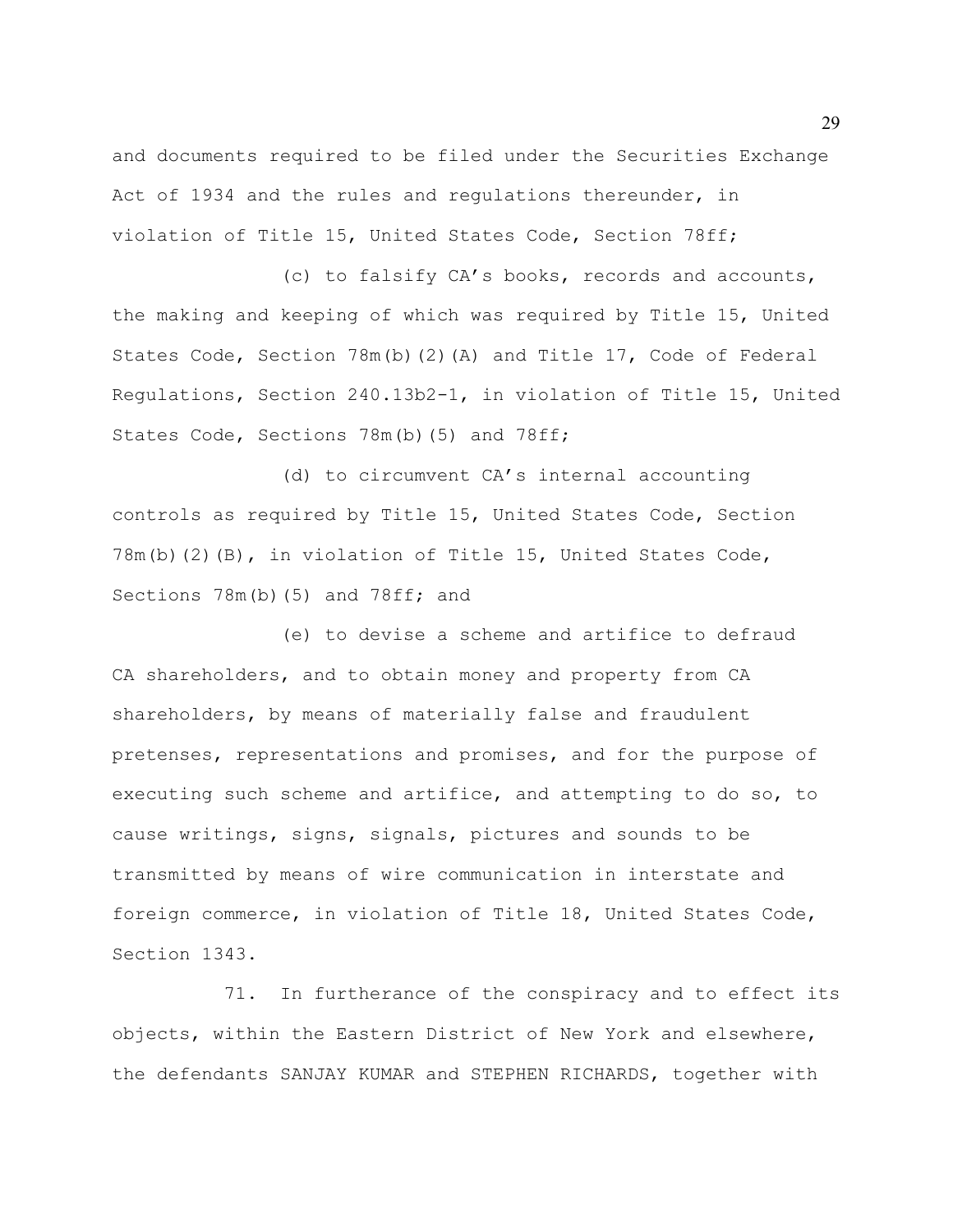Ira Zar, Steven Woghin, David Kaplan, David Rivard, Lloyd Silverstein and others, committed and caused to be committed, among others, the following:

#### OVERT ACTS

a. On or about July 6, 1999, KUMAR and RICHARDS met with Zar at CA's headquarters in Islandia, New York.

b. In or about early-July 1999, after meeting with KUMAR and RICHARDS, Zar caused CA's books for the First Quarter to be held open in order to allow CA to meet the consensus estimate for that quarter.

c. On or about July 8, 1999, KUMAR traveled by CA corporate jet from Farmingdale, New York to Paris, France.

d. On or about July 8, 1999, KUMAR signed a \$32 million license agreement with Customer #1, which was backdated to make it appear the agreement had been finalized and executed on June 30, 1999.

e. On or about July 20, 1999, KUMAR, Zar, Kaplan and others caused CA to file with the SEC a quarterly report on Form 10-Q which was materially false and fraudulent.

f. On or about August 23, 1999, Silverstein sent an e-mail message to a senior CA sales executive advising that the "projected date for closing Q2" was "October 5<sup>th</sup> [1999]".

g. On or about October 4, 1999, Rivard signed on behalf of CA a license agreement with Customer #2, which was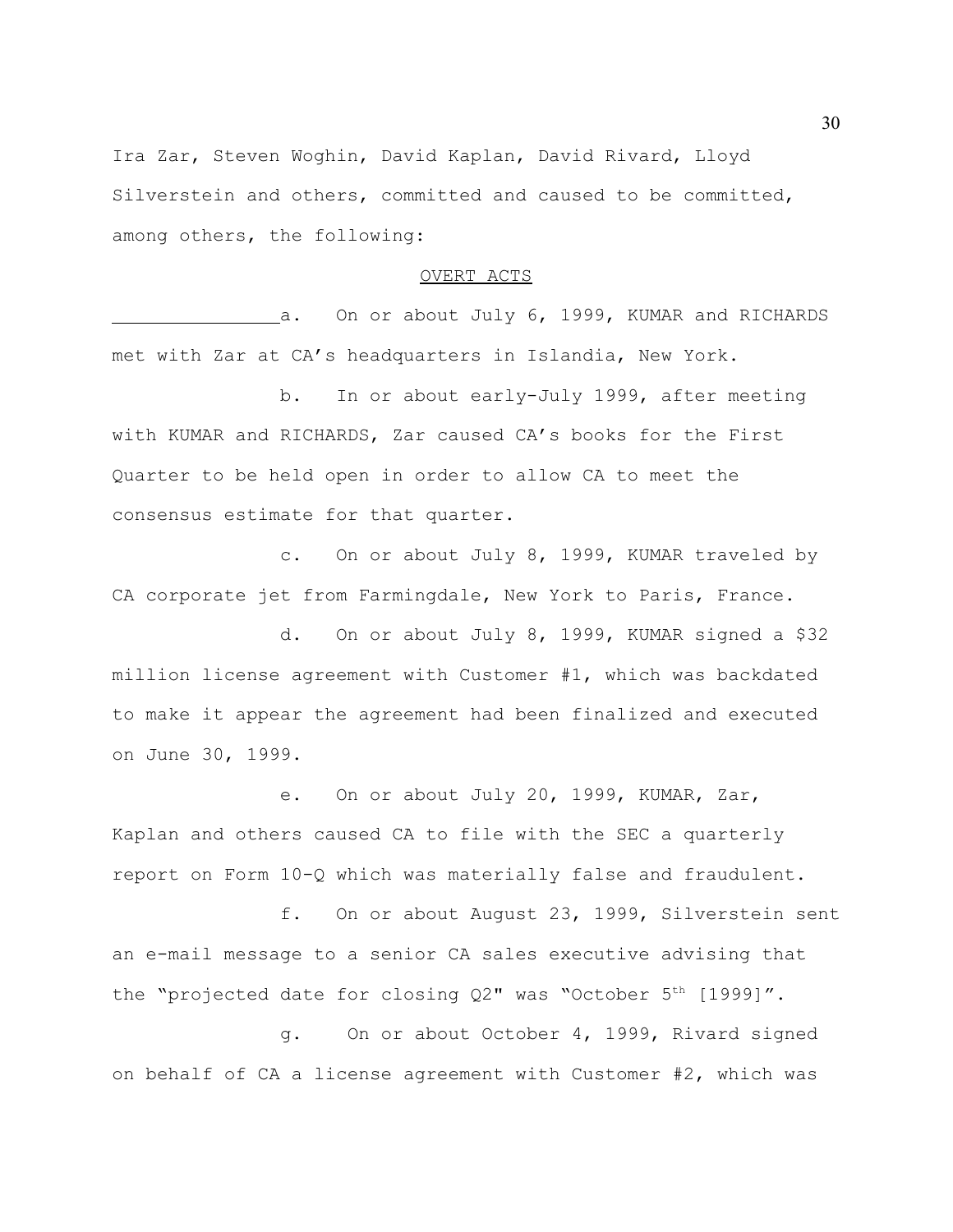falsified to make it appear the agreement had been finalized and signed on September 30, 1999.

h. On or about October 5, 1999, KUMAR and RICHARDS met with Zar at CA's headquarters in Islandia, New York.

i. In or about early-October 1999, after meeting with KUMAR and RICHARDS, Zar caused CA's books for the Second Quarter to be held open in order to allow CA to meet the consensus estimate for that quarter.

j. On or about October 6, 1999, Zar signed on behalf of CA a license agreement with Customer #3, which was falsified to make it appear the agreement had been finalized and signed on September 30, 1999.

k. On or about October 19, 1999, KUMAR, Zar, Kaplan and others caused CA to file with the SEC a quarterly report on Form 10-Q which was materially false and fraudulent. 1. On or about January 6, 2000, KUMAR and RICHARDS met with Zar at CA's headquarters in Islandia, New York.

m. In or about early-January 2000, after meeting with KUMAR and RICHARDS, Zar caused CA's books for the Third Quarter to be held open in order to allow CA to meet the consensus estimate for that quarter.

n. On or about January 6, 2000, RICHARDS placed a telephone call from CA's headquarters in Islandia, New York, to Sales Executive #2.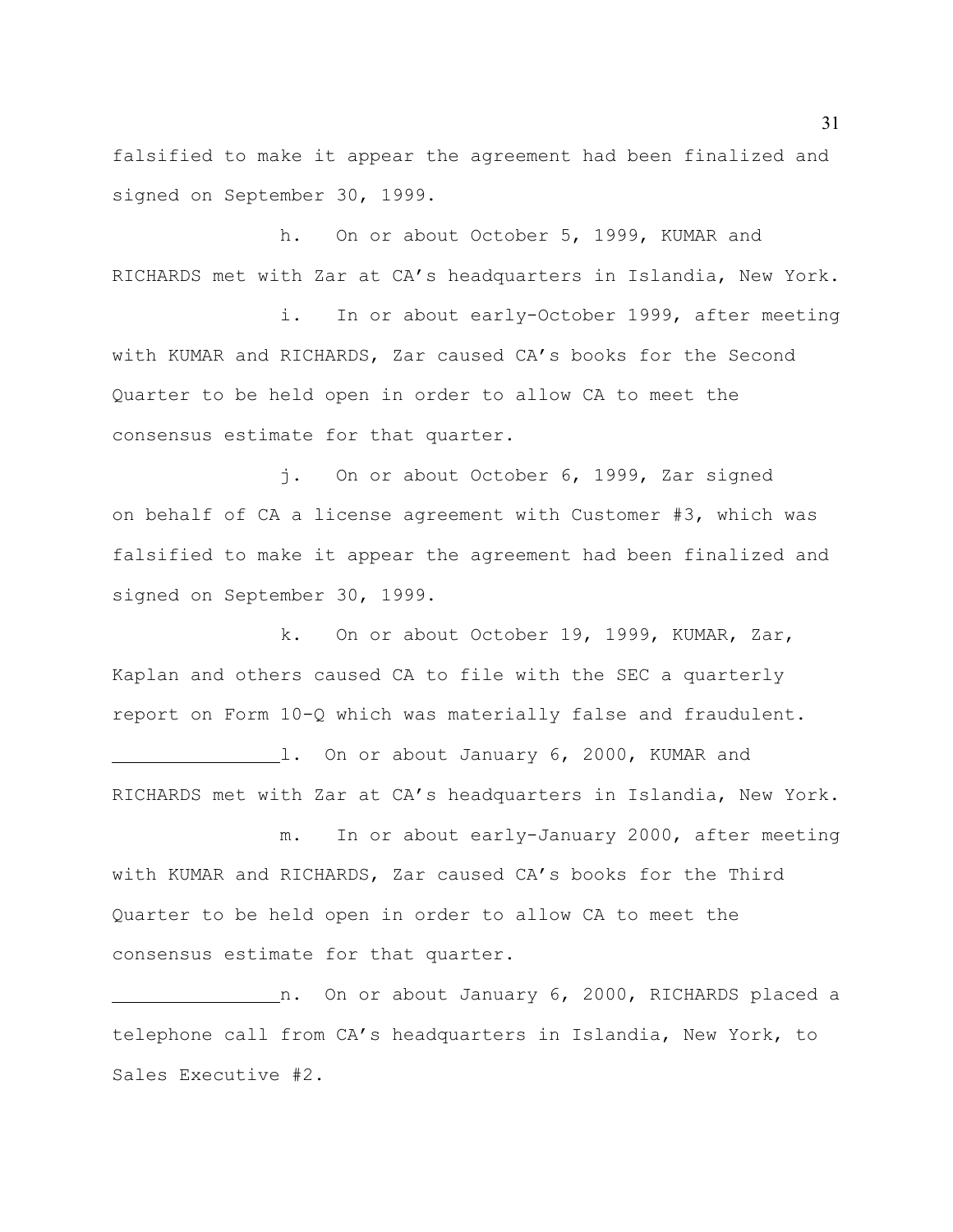o. In early-January, 2000, Woghin drafted a license agreement between CA and Customer #5.

p. On or about January 6, 2000, KUMAR signed the intentionally undated license agreement with Customer #5.

q. On or about January 6, 2000, at CA's headquarters in Islandia, New York, KUMAR signed the intentionally undated license agreement with Customer #5.

r. On or about January 6, 2000, at CA's headquarters in Islandia, New York, KUMAR gave a facsimile copy of the intentionally undated, executed license agreement with Customer #5 to Zar.

s. On or about January 26, 2000, KUMAR, Zar, Kaplan and others caused CA to file with the SEC a quarterly report on Form 10-Q which was materially false and fraudulent.

t. On or about April 6, 2000, KUMAR and RICHARDS met with Zar at CA's headquarters in Islandia, New York. u. In or about early-April 2000, after meeting with KUMAR and RICHARDS, Zar caused CA's books for the Fourth

Quarter to be held open in order to allow CA to meet the consensus estimate for that quarter.

v. On or about April 6, 2000, at approximately 11:53 a.m., Sales Executive #3 sent an e-mail to KUMAR and RICHARDS relating to the negotiations with Customer #6 which read, in part: "If we could get someone to ask them to 'do us a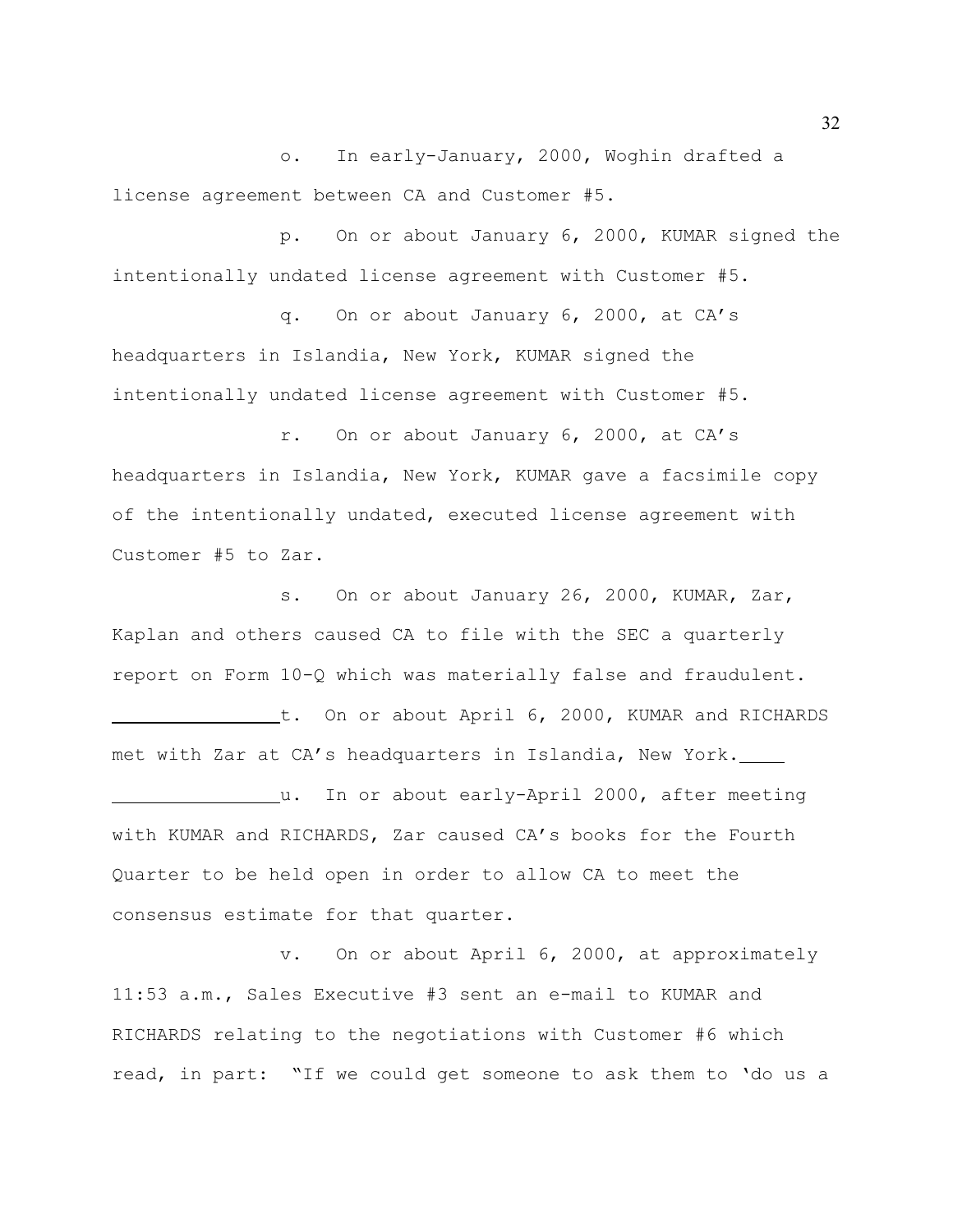favor' and sign the contract, leaving the date block blank (they technically can't backdate the signature block, even though the contract says an effective date of 3/31/00 . . . the new company wasn't technically formed until  $4/1/00$ ). I'll take care of fixing any mistakes that they inadvertently leave off the fax contract."

w. On or about April 7, 2000, at approximately 11:20 p.m., Sales Executive #3 sent an e-mail to KUMAR and RICHARDS relating to the end of the negotiations with Customer #6 which read, in part: "stick a fork in me . . . [t] he eagle has landed. I'm taking my kids shopping tomorrow - on you! . . . [signed] Mr. B".

x. On or about April 8, 2000, at approximately 7:33 a.m., KUMAR sent an e-mail to Sales Executive #3 and RICHARDS which read: "Mr. B. Shopping is on me. [signed] Mr.  $K.$ "

y. On or about April 7, 2000, Rivard signed the license agreement with Customer #7, which he backdated to make it appear the agreement had been executed and signed on March 31, 2000.

z. On or about May 15, 2000, KUMAR, Zar, Kaplan and others caused CA to file with the SEC an annual report on Form 10-K which was materially false and fraudulent.

aa. On or about and between May 16, 2000 and May 22, 2000, in a series of e-mails, RICHARDS instructed Sales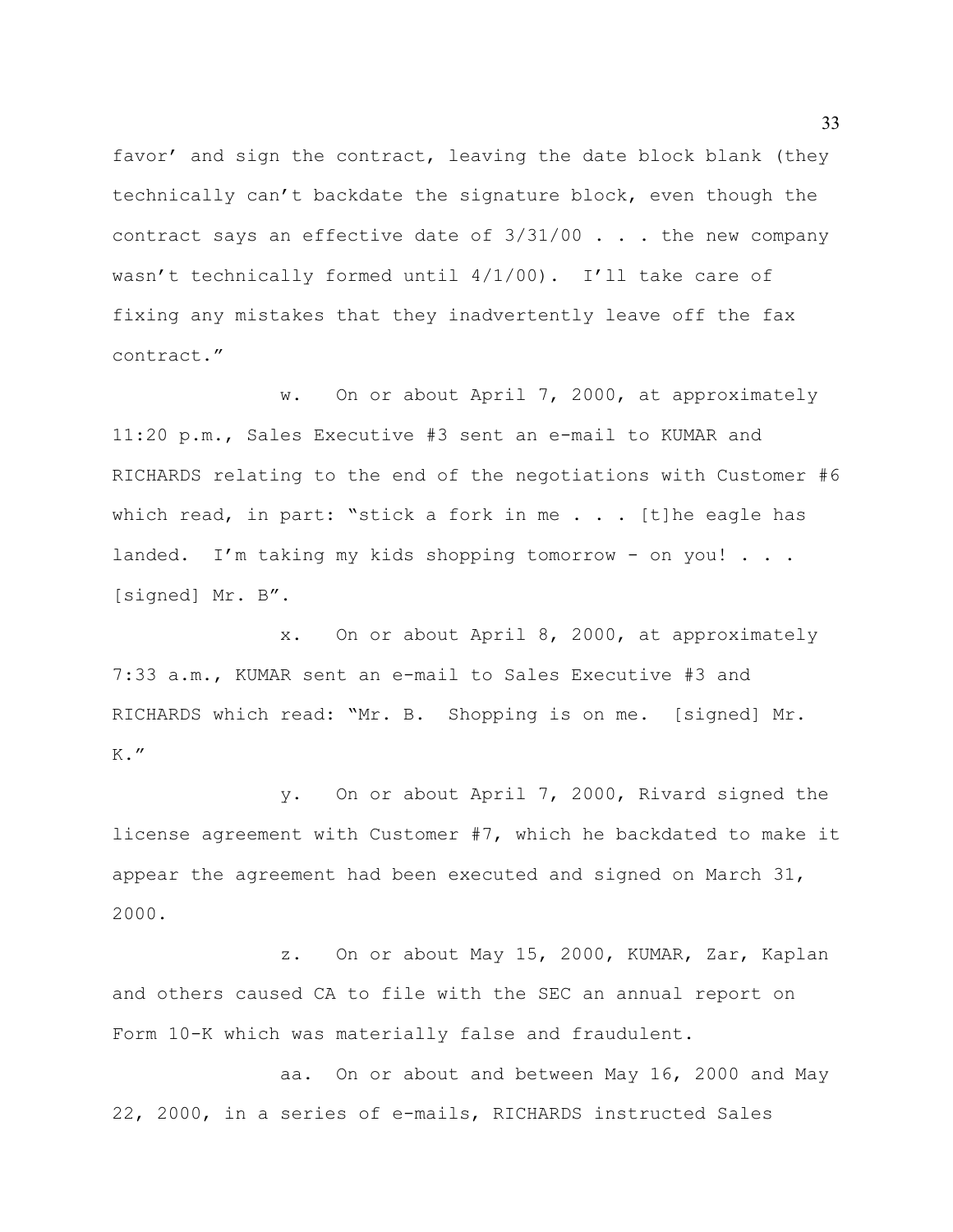Executive #3 to write in a March 31, 2000 execution date on the official copy of the license agreement with Customer #6.

bb. On or about September 6, 2002, Silverstein made false statements while being interviewed by the FBI and attorneys from the United States Attorney's Office.

cc. On or about February 20, 2003, RICHARDS made false statements while being interviewed by attorneys from the Company's Law Firm.

dd. On or about April 29, 2003, RICHARDS made false statements while being interviewed by attorneys from the Company's Law Firm.

ee. On or about October 6, 2003, KUMAR made false statements while being interviewed by attorneys from the Audit Committee's Law Firm.

ff. On or about October 23, 2003, RICHARDS made false statements under oath before the SEC.

gg. On or about November 5, 2003, KUMAR made false statements while being interviewed by the FBI and attorneys from the United States Attorney's Office.

hh. On or about January 14, 2004, KUMAR made false statements while being interviewed by attorneys from the Audit Committee's Law Firm.

ii. On or about January 22, 2004, KUMAR made false statements while being interviewed by attorneys from the Audit Committee's Law Firm.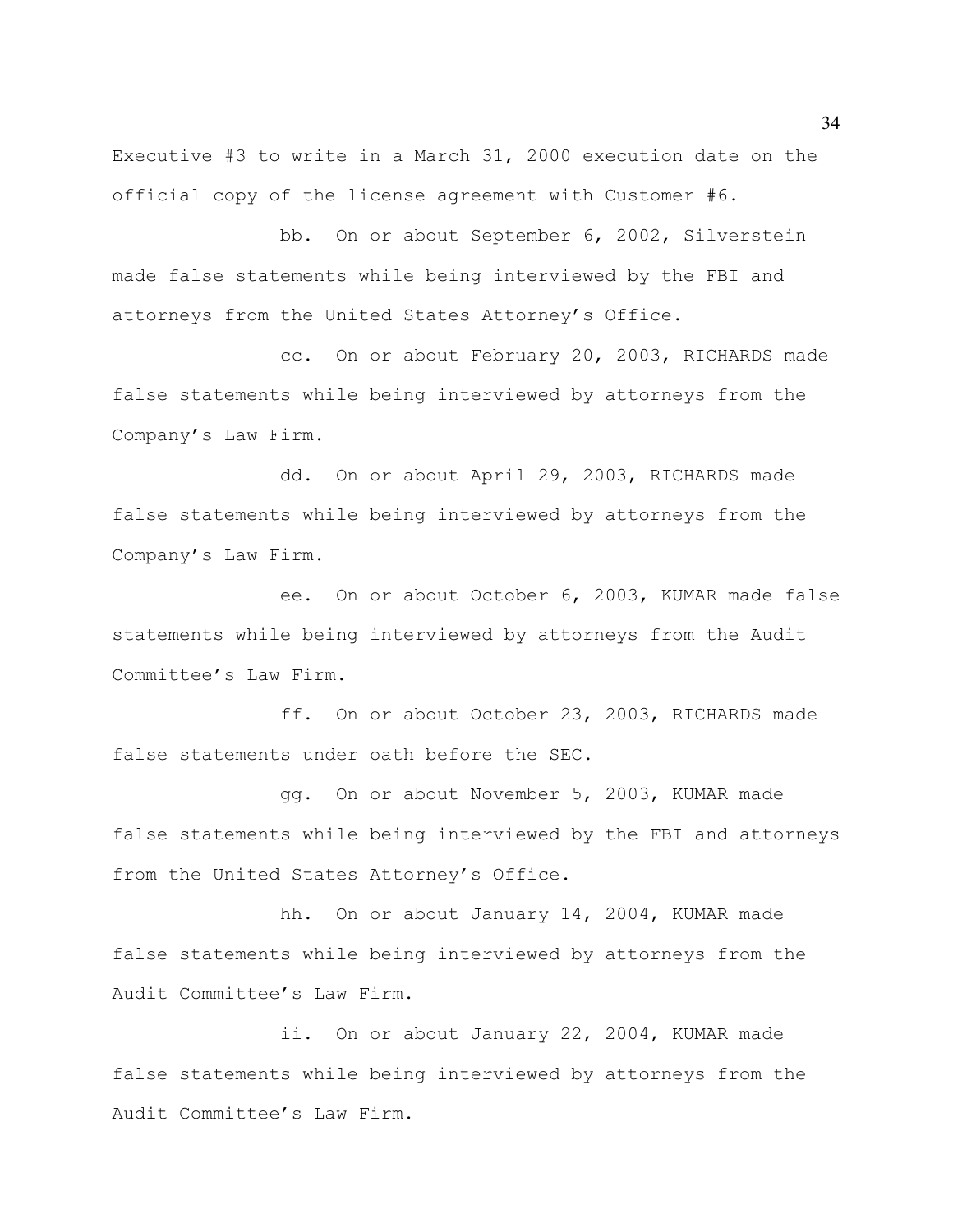jj. On or about April 6, 2004, KUMAR made false statements while being interviewed by attorneys from the Audit Committee's Law Firm.

(Title 18, United States Code, Sections 371 and 3551 et seq.)

# COUNT TWO (Securities Fraud)

72. The allegations contained in paragraphs 1 through 68 and 71 are realleged and incorporated as if fully set forth in this paragraph.

73. In or about and between April 1, 1998 and April 6, 2004, both dates being approximate and inclusive, within the Eastern District of New York and elsewhere, the defendants SANJAY KUMAR and STEPHEN RICHARDS, together with Ira Zar, Steven Woghin, David Kaplan, David Rivard, Lloyd Silverstein and others, did knowingly and willfully, directly and indirectly, use and employ manipulative and deceptive devices and contrivances in violation of Rule 10b-5 of the Rules and Regulations of the SEC (Title 17, Code of Federal Regulations, Section 240.10b5), in that the defendants, together with others, did knowing and willfully, directly and indirectly, (1) employ devices, schemes, and artifices to defraud; (2) make untrue statements of material fact and omit to state material facts necessary in order to make statements made, in light of the circumstances under which they were made, not misleading; and (3) engage in acts, practices, and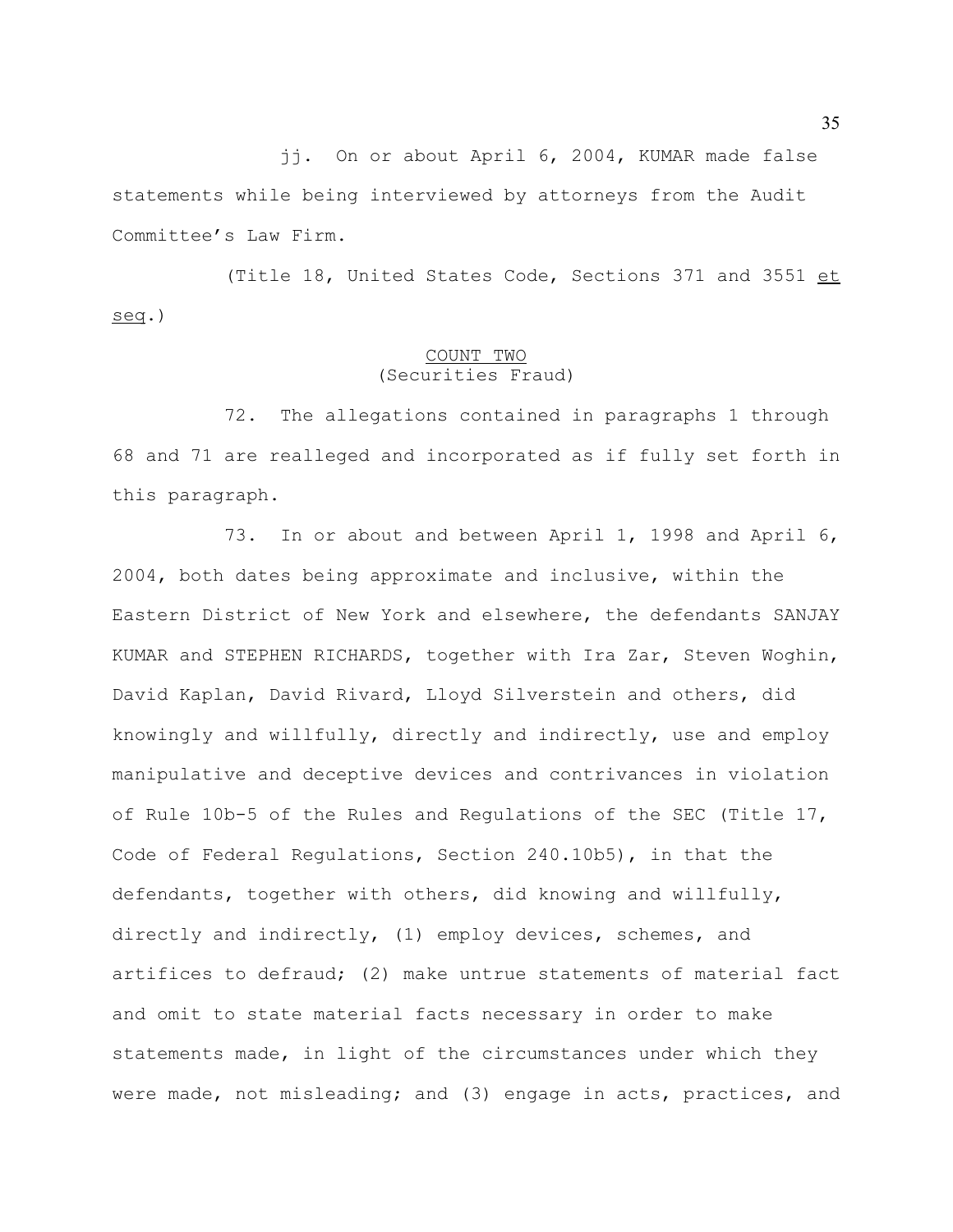courses of business which would and did operate as a fraud and deceit upon members of the investing public, in connection with purchases and sales of CA securities, and by use of interstate commerce and the mails.

(Title 15, United States Code, Sections 78j(b) and 78ff; Title 18, United States Code, Sections 2 and 3551 et seq.)

# COUNTS THREE THROUGH SIX (False SEC Filings)

74. The allegations contained in paragraphs 1 through 68 and 71 are realleged and incorporated as if fully set forth in this paragraph.

75. On or about the dates listed below, within the Eastern District of New York and elsewhere, the defendants SANJAY KUMAR and STEPHEN RICHARDS, together with others, did unlawfully, willfully, and knowingly, make and cause to be made statements in reports and documents required to be filed with the SEC under the Securities Exchange Act of 1934 and the rules and regulations promulgated thereunder, which statements were false and misleading with respect to material facts, to wit, the filings listed below:

| COUNT | FILING                                                                                                    | APPROX. DATE OF<br>FILING |
|-------|-----------------------------------------------------------------------------------------------------------|---------------------------|
| THREE | Form 10-Q for Computer<br>Associates International,<br>Inc. for the fiscal quarter<br>ended June 30, 1999 | July 20, 1999             |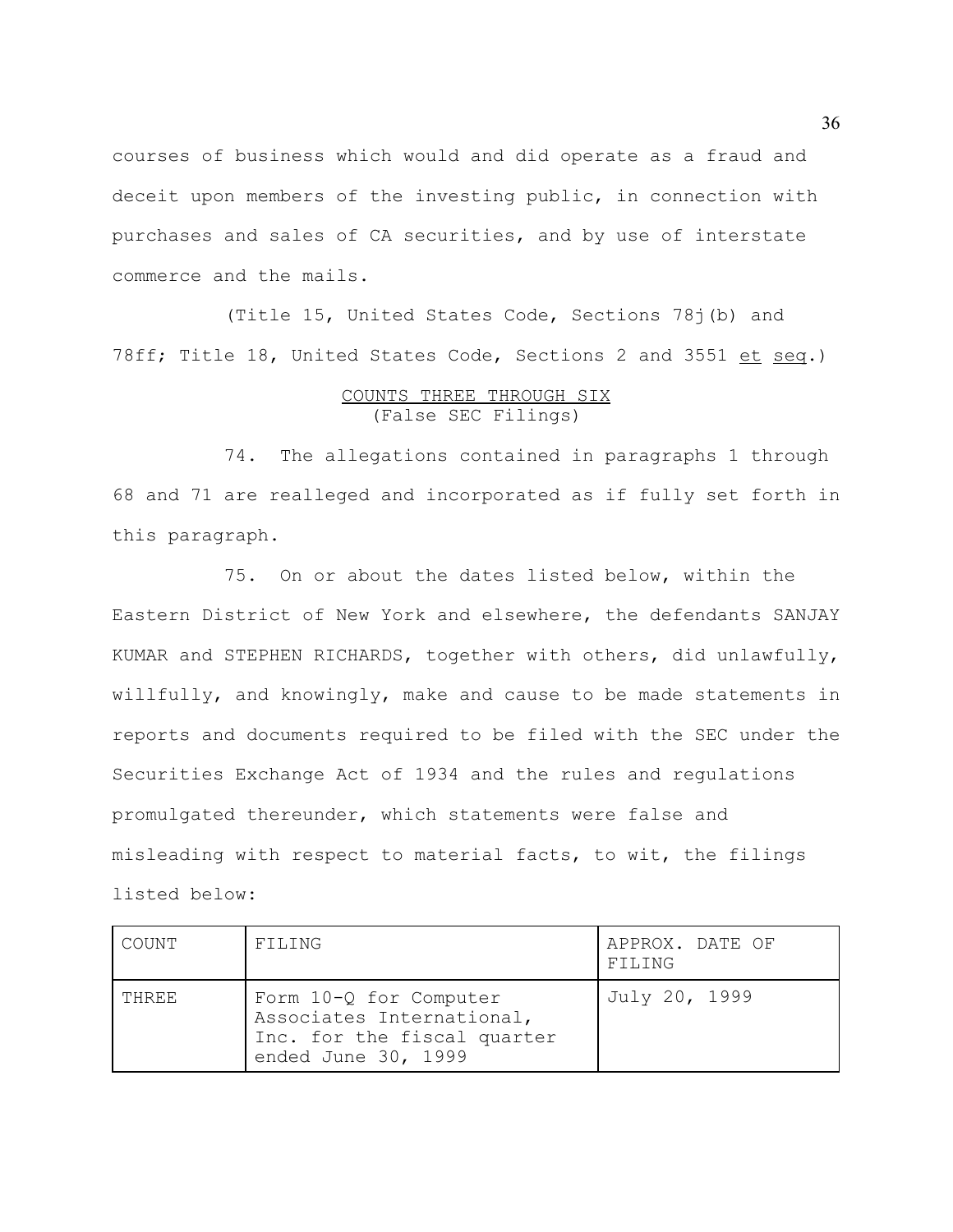| FOUR  | Form 10-Q for Computer<br>Associates International,<br>Inc. for the fiscal quarter<br>ended September 30, 1999 | October 19, 1999 |
|-------|----------------------------------------------------------------------------------------------------------------|------------------|
| FTVF. | Form 10-Q for Computer<br>Associates International,<br>Inc. for the fiscal quarter<br>ended December 31, 1999  | January 26, 1999 |
| STX   | Form 10-K for Computer<br>Associates International,<br>Inc. for the fiscal year<br>ended March 31, 2000        | May 15, 2000     |

(Title 15, United States Code, Sections 78m(a) and 78ff; Title 17, Code of Federal Regulations, Section 240.13a-1; Title 18, United States Code, Sections 2 and 3551 et seq.)

## COUNT SEVEN (Conspiracy to Obstruct Justice)

76. The allegations contained in paragraphs 1 through 68 and 71 are realleged and incorporated as if fully set forth in this paragraph.

77. In or about and between February 2002 and April 6, 2004, both dates being approximate and inclusive, within the Eastern District of New York and elsewhere, the defendants SANJAY KUMAR and STEPHEN RICHARDS, together with Ira Zar, Steven Woghin, David Kaplan, David Rivard, Lloyd Silverstein and others, did knowingly, intentionally and corruptly conspire to obstruct, influence and impede official proceedings, to wit: the Government Investigations.

(Title 18, United States Code, Sections 1512(k) and 3551 et seq.)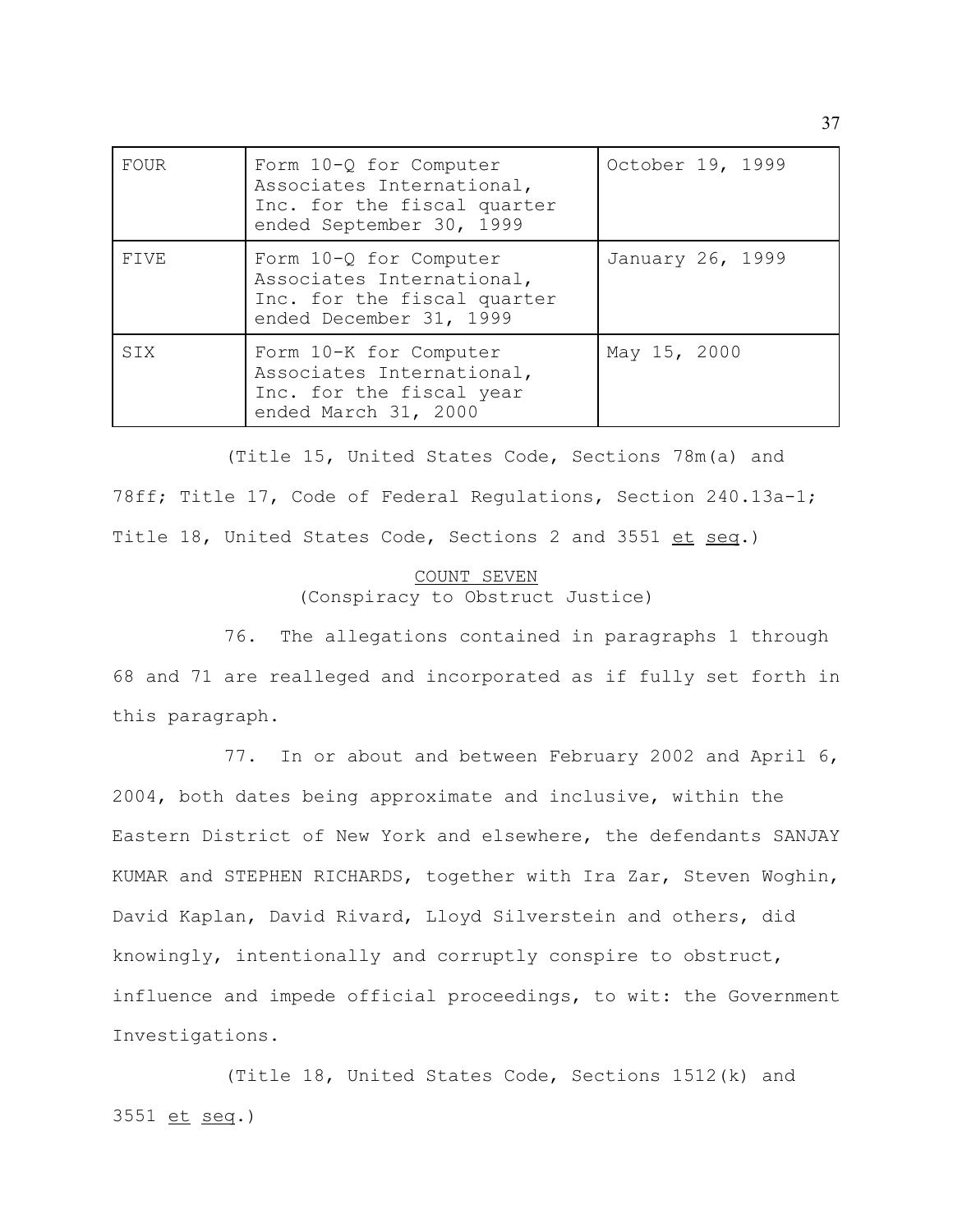## COUNT EIGHT (Obstruction of Justice)

78. The allegations contained in paragraphs 1 through 68 and 71 are realleged and incorporated as if fully set forth in this paragraph.

79. In or about and between February 2002 and April 6, 2004, both dates being approximate and inclusive, within the Eastern District of New York and elsewhere, the defendants SANJAY KUMAR and STEPHEN RICHARDS, together with Ira Zar, Steven Woghin, David Kaplan, David Rivard, Lloyd Silverstein and others, did knowingly, intentionally and corruptly obstruct, influence and impede official proceedings, to wit: the Government Investigations.

(Title 18, United States Code, Sections 1512(c)(2), 2 and 3551 et seq.)

# COUNT NINE (Perjury - RICHARDS)

80. The allegations contained in paragraphs 1 through 50 and 60 through 63 are realleged and incorporated as if fully set forth in this paragraph.

81. On or about October 23, 2003, within the Eastern District of New York, the defendant STEPHEN RICHARDS, having taken an oath before a competent tribunal, officer and person, in a case in which a law of the United States authorizes an oath to be administered, to wit: in sworn testimony before the Securities and Exchange Commission, that he would testify, declare, depose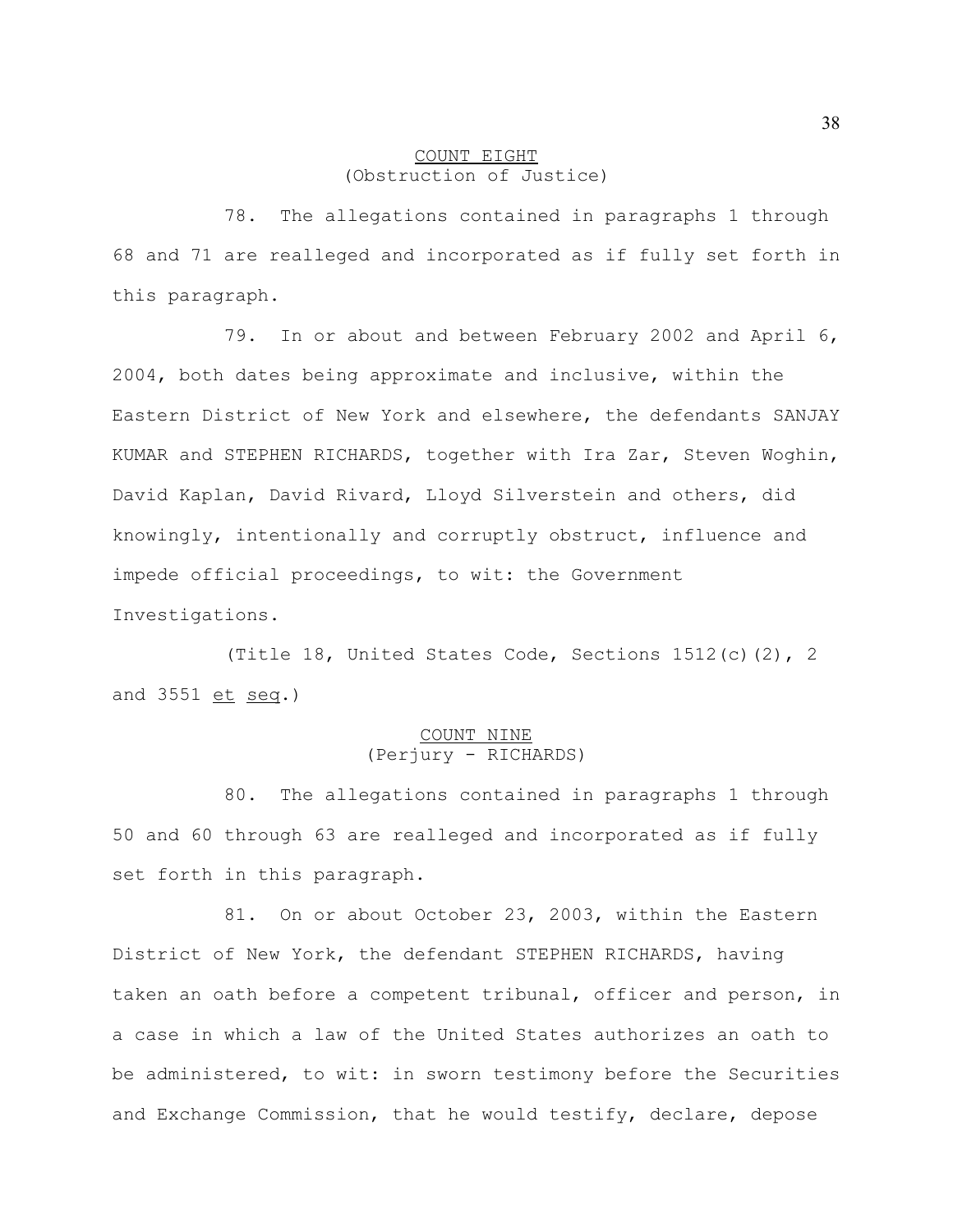and certify truly, did knowingly, willfully and contrary to his oath state and subscribe to material matters, as set forth below in the underlined portions of the SEC proceeding transcript pages, which he did not then and there believe to be true: *Page 153, lines 13 through 17; page 153, line 24 through page 154, line 4:*

- Q Do you remember any practice within your group of your people tendering to clients in negotiations contracts that have signature dates already placed in them?
- A Yes, I do.
	- $\star$   $\star$   $\star$
- Q [W]hat was the purpose of that practice?
- A Frankly, a very, very subtle sales tool. It is just something to remind the customer that they have a commitment to us to complete a transaction in a certain time frame.

*Page 179, line 20 through page 180, line 3:*

- Q Did you ever have an understanding at Computer Associates that contracts could be executed by customers after the end of the quarter by a few days and still count for the quarter?
- A I had an understanding that there could be non-material modifications made to an agreement after that particular period of time, but that a binding agreement still had to have been in place at the conclusion of the quarter.

*Page 206, line 11 through page 208, line 1:*

Q [I]n those two years when you were head of North America 1 and head of North America [sales], what was going on in Islandia regarding the days after the quarter ended, when you are calculating your commitment? Was there any reconciliation done that you are aware of to see how close Computer Associates had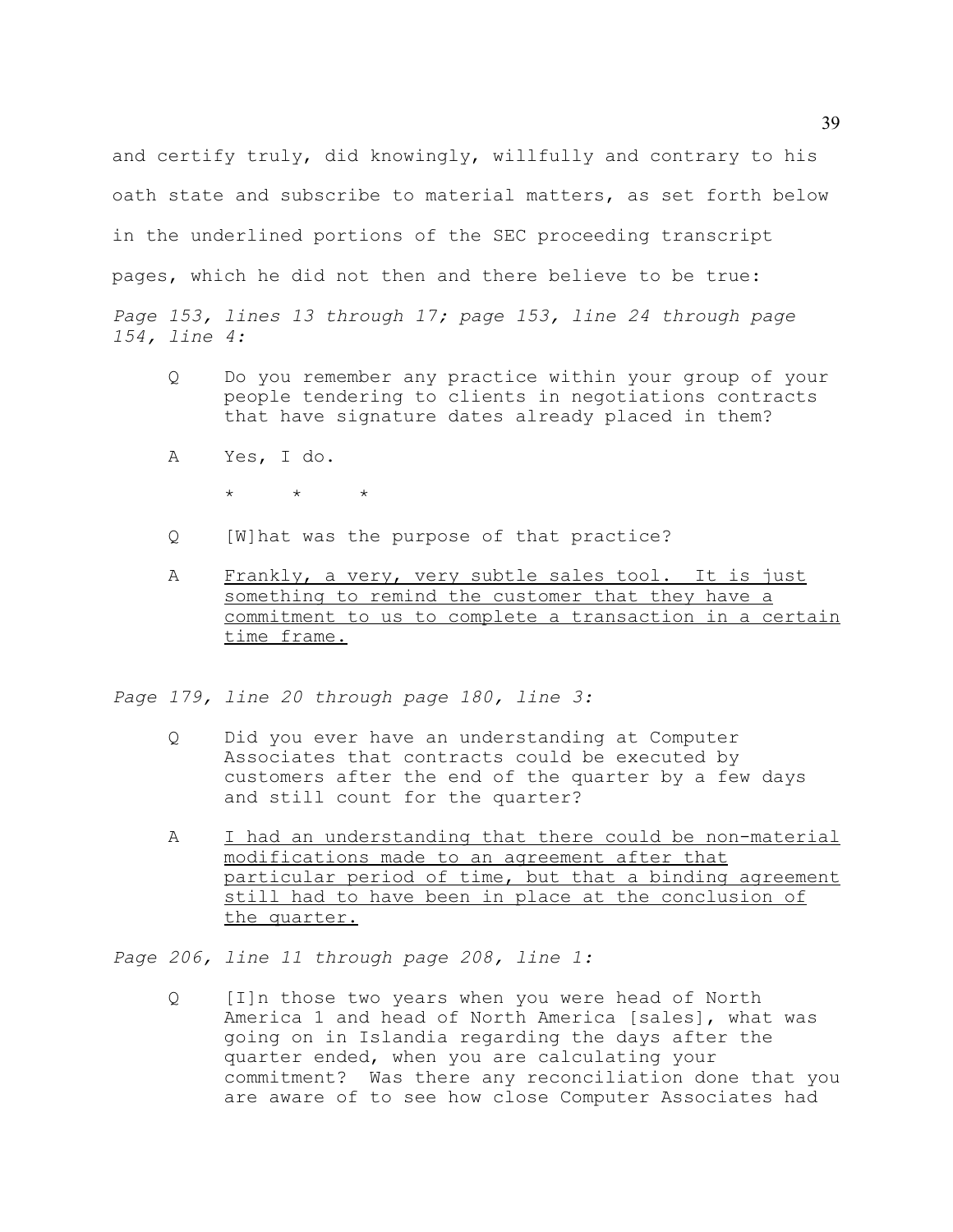come to reaching the [S]treet's estimates in its earnings?

- A Not to my knowledge.
- Q Were you involved in any discussions with, let's say, Mr. Kumar regarding whether Computer Associates was going to be able to reach the [S]treet's estimates?
- A I don't believe so.
- Q Did you have any discussions with anybody in the final days of a quarter or in the final days after a quarter ended –- the first days after a quarter ended, regarding calculations whether Computer Associates was going to reach the [S]treet's estimate?
	- A I can absolutely tell you that in that time frame I used to find out our performance the same time as everybody else did[,] when the press release was published.

(Title 18, United States Code, Sections 1621(1) and 3551 et seq.)

# COUNT TEN

## (False Statements - KUMAR)

82. The allegations contained in paragraphs 1 through 59 and 64 through 68 are realleged and incorporated as if fully set forth in this paragraph.

83. On or about November 5, 2003, within the Eastern District of New York, the defendant SANJAY KUMAR, in a matter within the jurisdiction of the executive branch of the Government of the United States, to wit: the Federal Bureau of Investigation, did knowingly and willfully (a) falsify, conceal and cover up by trick, scheme and device one or more material facts, and (b) make one or more materially false, fictitious and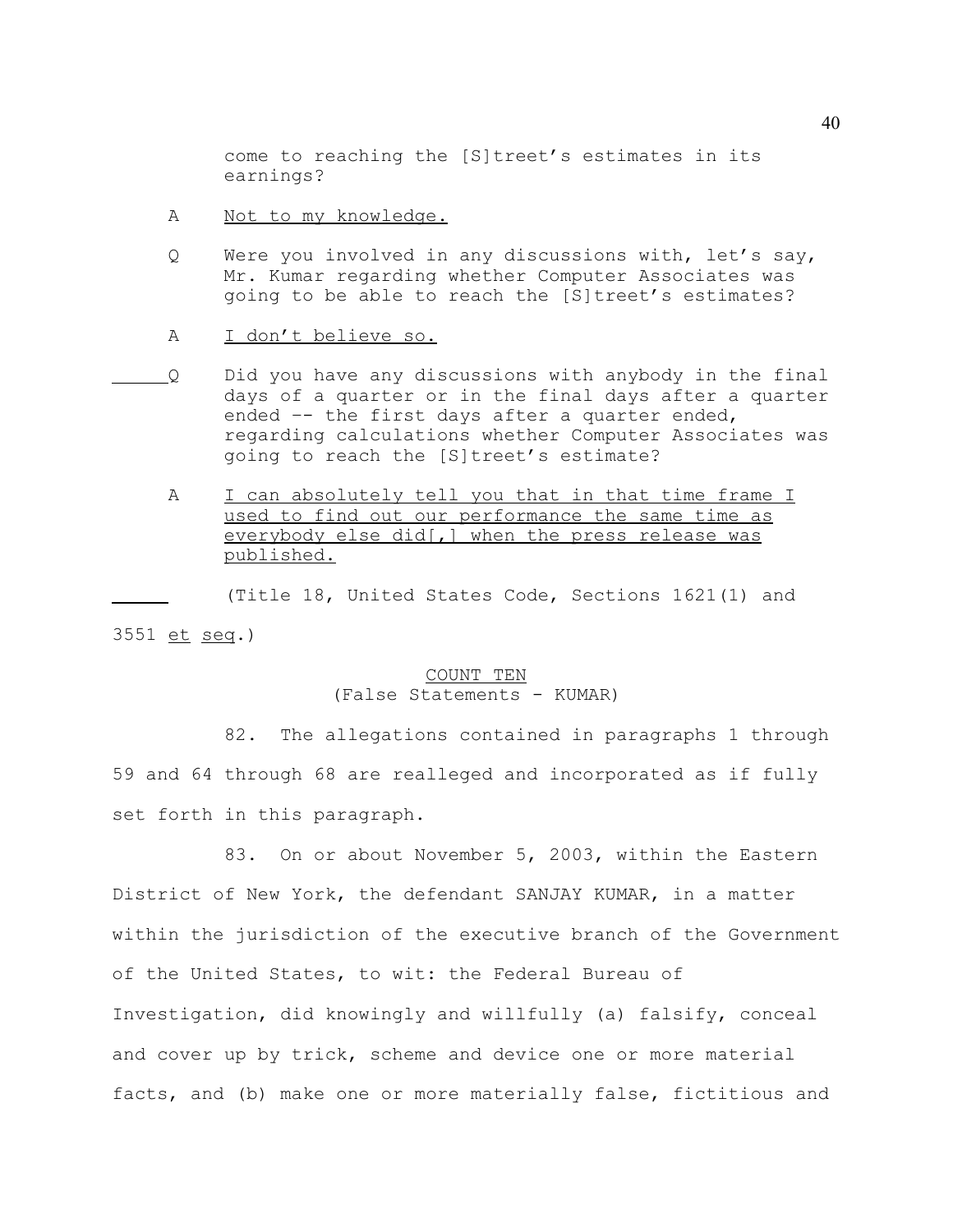fraudulent statements and representations, in that he falsely stated and represented to a Special Agent of the FBI:

(i) that he was never aware of any CA license agreements that were finalized after the end of a fiscal quarter but for which associated revenue was recognized in the prior quarter; that he was not aware that CA had engaged in a practice of finalizing license agreements during the "flash period" and recognizing revenue associated with such agreements in the prior fiscal quarter; and that the purpose of the "three-day window" was merely to "clean up" paperwork and process contracts administratively;

(ii) that he was unaware of any instance in which he or the defendant STEPHEN RICHARDS or anyone else at CA called a CA salesperson after the end of a quarter and encouraged the salesperson to finalize additional license agreements for the purpose of counting the business in the prior quarter because CA was short on revenue for the prior quarter; and that in those instances in which he pushed salespeople to finalize deals after the end of quarters, his purpose in doing so was not motivated by a desire to generate additional quarterly revenue; and

(iii) that did not have meetings at the end of fiscal quarters to discuss whether CA had met its forecasted revenue expectations; that he simply assumed that, unless he heard otherwise, CA had generated enough revenue to meet the consensus estimate;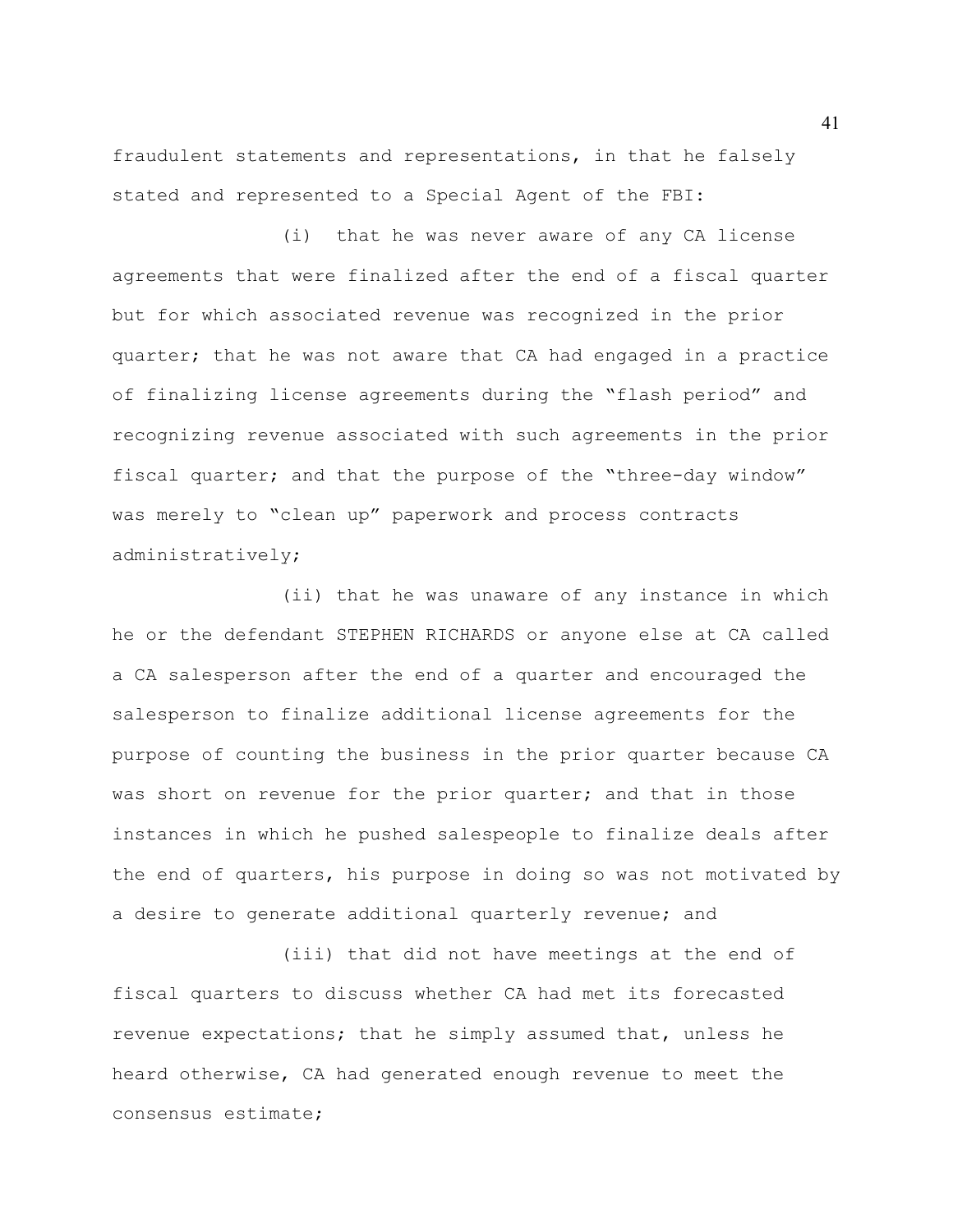when, as KUMAR then and there well knew and believed, each of these statements and representations was materially false and designed to conceal and cover up the existence of the 35-day month practice.

(Title 18, United States Code, Sections 1001(a)(1), 1001(a)(2) and 3551 et seq.)

## ADDITIONAL ALLEGATIONS AS TO COUNTS ONE THROUGH SIX AND TEN

84. The allegations contained in Counts One through Six and Ten are hereby realleged and incorporated as if fully set forth in this paragraph, and the additional allegations below are incorporated by reference into Counts One through Six and Ten.

85. Based on (a) acts and omissions committed, aided, abetted, counseled, commanded, induced, procured, and willfully caused by the defendants, and (b) all reasonably foreseeable acts and omissions of others in furtherance of a criminal plan, scheme, endeavor, and enterprise undertaken by the defendants in concert with others; all of which occurred during the commission of the offense of conviction, in preparation for that offense, and in the course of attempting to avoid detection and responsibility for that offense, the following conduct occurred  $(U.S.S.G. \S 1B1.3(a)(1))$ :

a. The greater of the actual loss or the intended loss was more than \$400,000,000 (U.S.S.G. § 2B1.1(b)(1)(P)).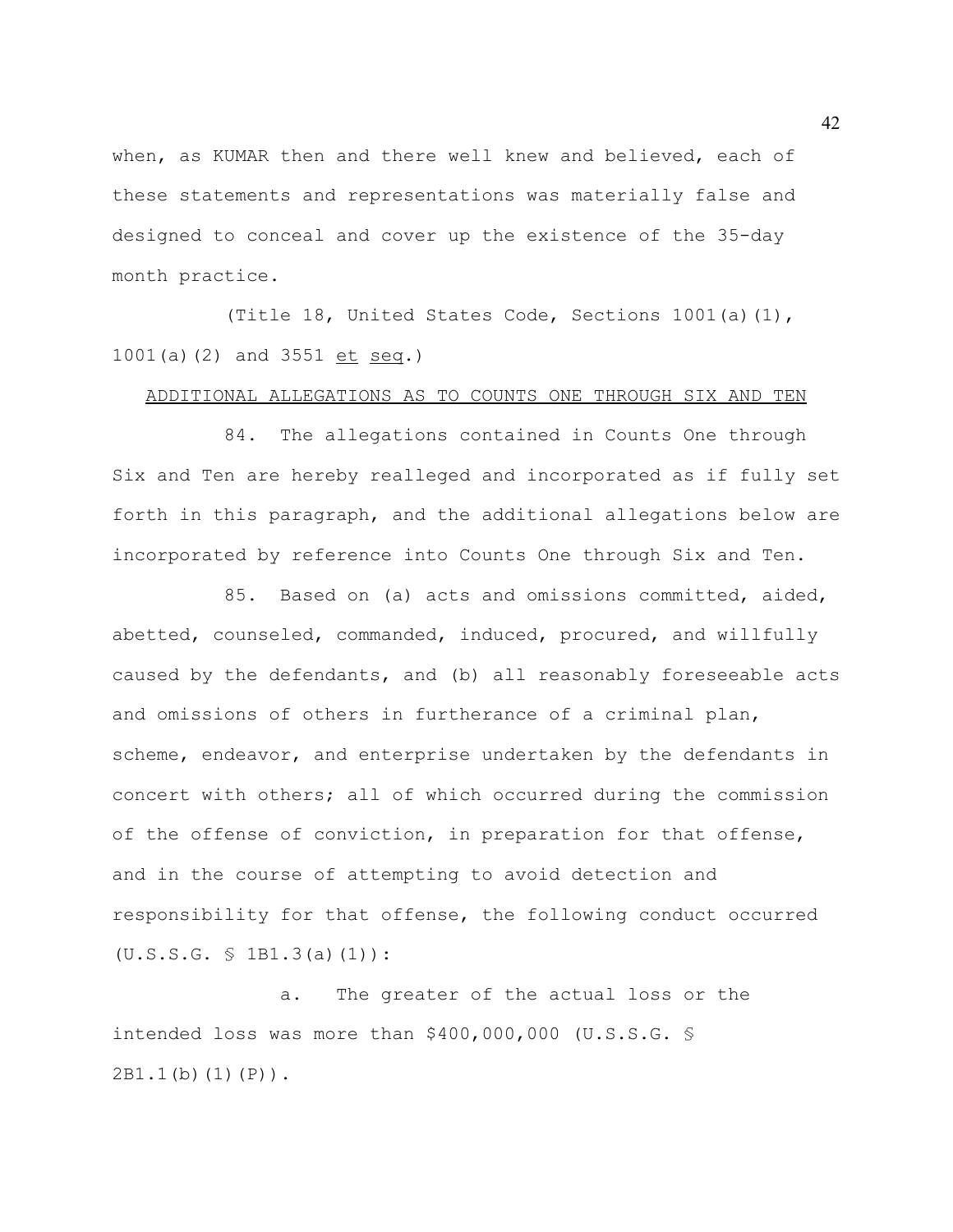b. The offense involved a scheme to defraud 250 or more victims  $(U.S.S.G. \$ 2B1.1(b) (2) (C))$ .

c. The offense involved sophisticated means (U.S.S.G. § 2B1.1(b)(8)(C)).

d. The offense substantially endangered the solvency of an organization that, at all times during the offense, was a publicly traded company and had 1,000 or more employees (U.S.S.G. § 2B1.1(b)(12)(B)(ii)).

86. The defendant SANJAY KUMAR was an organizer and leader of a criminal activity that involved five or more participants and was otherwise extensive  $(U.S.S.G. \S 3B1.1(a))$ .

87. The defendant STEPHEN RICHARDS was a manager and supervisor of criminal activity that involved five or more participants and was otherwise extensive  $(U.S.S.G. \S 3B1.1(b))$ .

88. The defendants SANJAY KUMAR and STEPHEN RICHARDS abused a position of public and private trust, and used a special skill, in a manner that significantly facilitated the commission and concealment of the offense (U.S.S.G. § 3B1.3).

89. The defendants SANJAY KUMAR and STEPHEN RICHARDS willfully obstructed and impeded, and attempted to obstruct and impede, the administration of justice during the course of the investigation and prosecution of the instant offense of conviction, which obstructive conduct related to any offense of conviction, any conduct referred to in paragraph 85 above, or a closely related offense (U.S.S.G. § 3C1.1).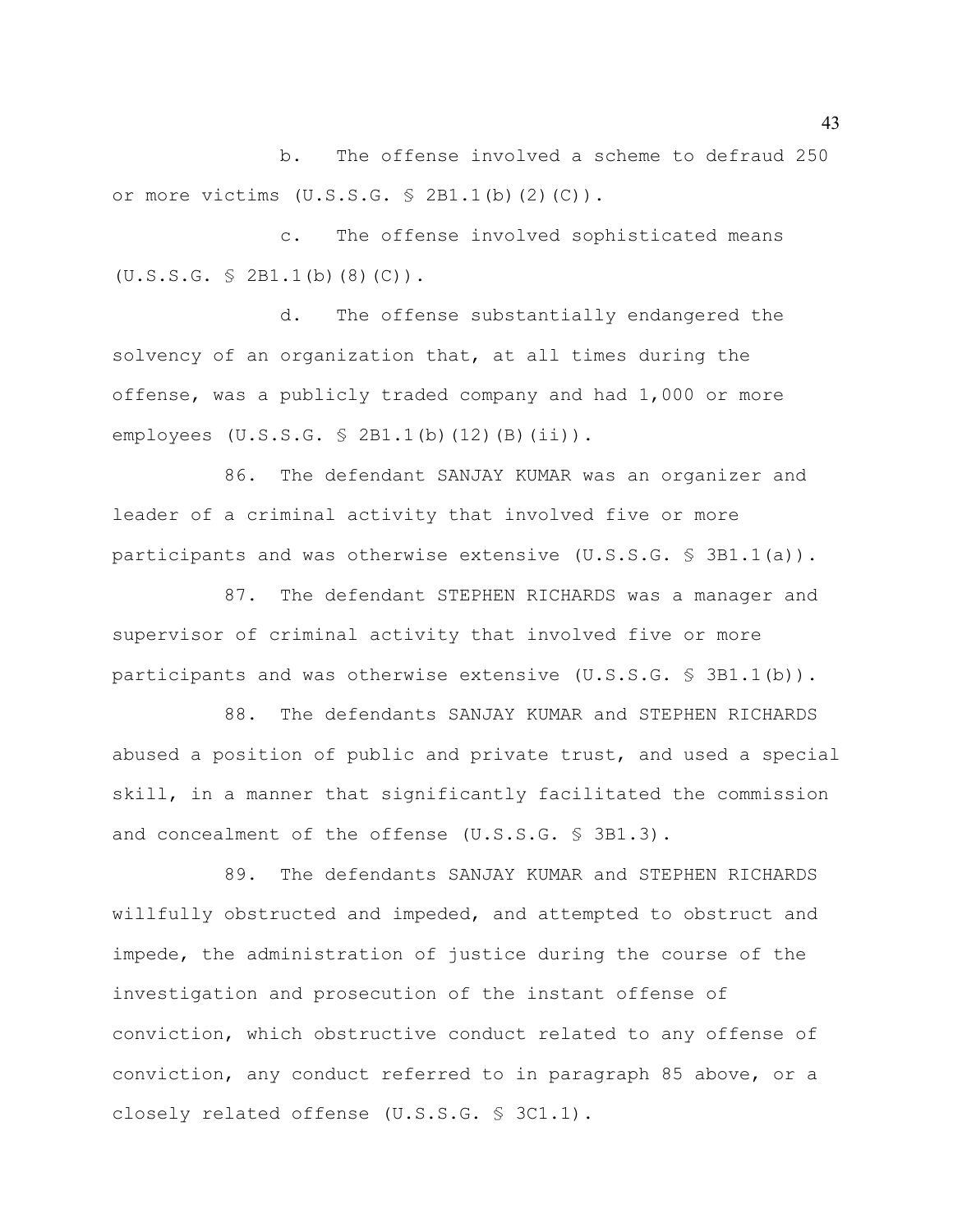#### ADDITIONAL ALLEGATIONS AS TO COUNTS SEVEN AND EIGHT

90. The allegations contained in Counts Seven and Eight are hereby realleged and incorporated as if fully set forth in this paragraph, and the additional allegations below are incorporated by reference into Counts Seven and Eight.

91. Based on (a) acts and omissions committed, aided, abetted, counseled, commanded, induced, procured, and willfully caused by the defendants, and (b) all reasonably foreseeable acts and omissions of others in furtherance of a criminal plan, scheme, endeavor, and enterprise undertaken by the defendants in concert with others; all of which occurred during the commission of the offense of conviction, in preparation for that offense, or in the course of attempting to avoid detection and responsibility for that offense, the following conduct occurred (U.S.S.G. § 1B1.3(a)(1)):

92. The offense resulted in substantial interference with the administration of justice (U.S.S.G. § 2J1.2(b)(2)).

93. The offense involved the destruction, alteration, and fabrication of a substantial number of records, documents, and tangible objects, involved the selection of essential and especially probative records, documents, and tangible objects, to destroy and alter, and was otherwise extensive in scope, planning and preparation  $(U.S.S.G. \S 2J1.2(b)(3))$ .

#### ADDITIONAL ALLEGATIONS AS TO COUNT NINE

94. The allegations contained in Count Nine are